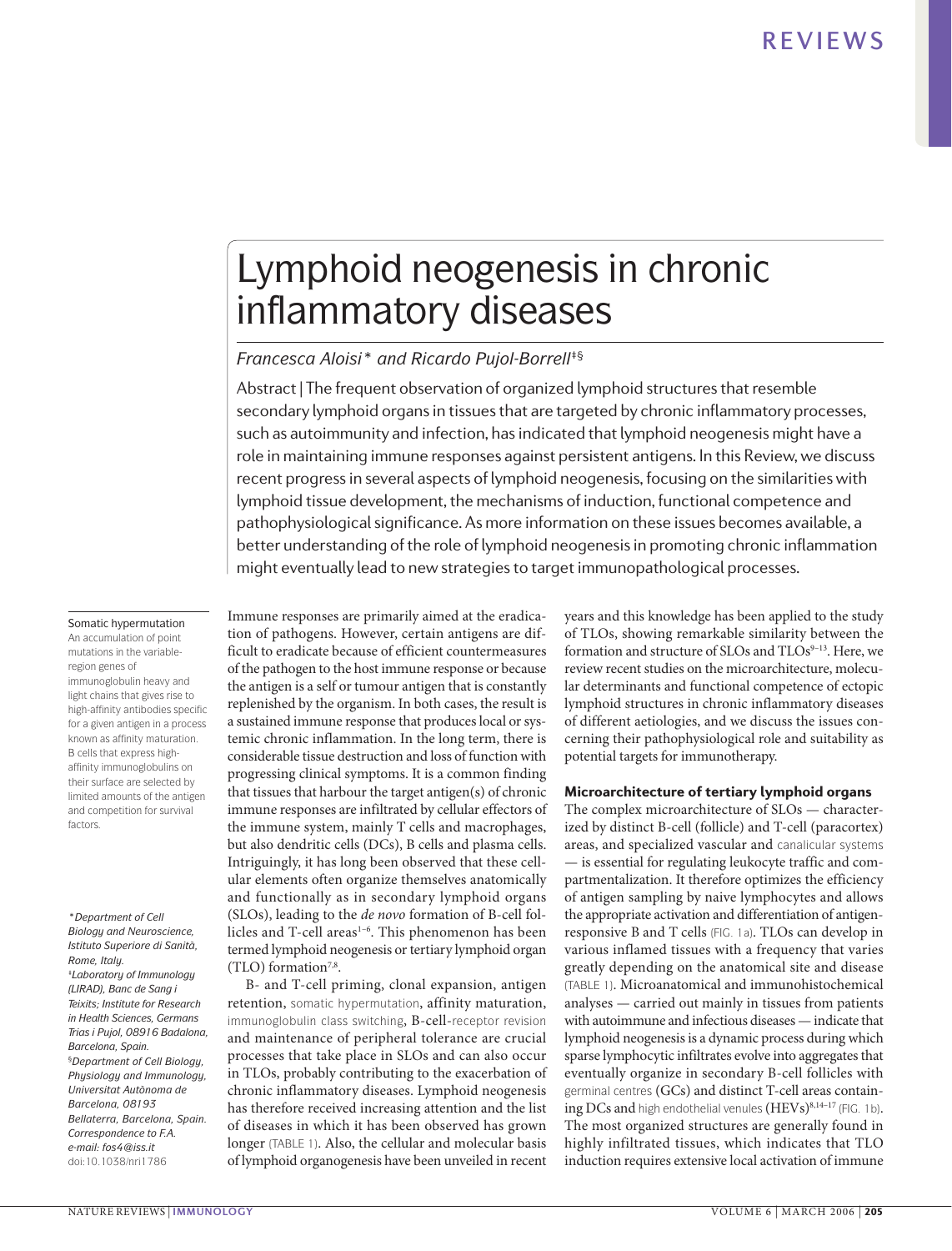# Immunoglobulin class switching

DNA rearrangement of the variable, diversity and junction (VDJ) regions from IgM to any of the IgG, IgA and IgE constant genes at the heavy-chain locus. Recombination occurs in repetitive sequences of DNA that are located upstream of each constant gene.

cells. Although different patterns of lymphoid arrangements usually coexist in the same patient, individual patients with rheumatoid arthritis tend to have the same type of synovial lymphoid infiltrate, indicating a role for host factors in TLO induction<sup>18</sup>.

Ectopic GCs comprise proliferating B cells and networks of follicular dendritic cells (FDCs), which are essential for B-cell maturation owing to their ability to retain antigens on their membrane in the form of immunocomplexes, and to stimulate proliferation and prevent apoptosis of GC B cells<sup>19,20</sup>. Remarkably, naive B cells, centroblasts, centrocytes, memory B cells and plasma cells have all been detected in ectopic GCs or in the nearby biological fluids, which indicates that a complete B-cell maturation process takes place in ectopic GCs<sup>15,21</sup>. T cells are also a regular component of ectopic GCs, probably providing cognate T-cell help, which is required for the progression of the GC B-cell response<sup>22</sup>.

Although the basic cellular constituents of B- and T-cell areas in SLOs and TLOs are similar, the overall structure of TLOs differs markedly from that of conventional SLOs (FIG. 1). Unlike lymph nodes, but

| Table 1   Human chronic inflammatory diseases with lymphoid neogenesis |                              |                                                                                                                      |                                                                                                              |                                                                    |                                                     |  |  |  |
|------------------------------------------------------------------------|------------------------------|----------------------------------------------------------------------------------------------------------------------|--------------------------------------------------------------------------------------------------------------|--------------------------------------------------------------------|-----------------------------------------------------|--|--|--|
| <b>Disease</b>                                                         | <b>Target</b><br>tissue      | <b>Percentage of patients</b><br>with ectopic follicles<br>that contain CD21+<br><b>CD35<sup>+</sup></b> FDCs or GCs | T-cell aggregates with<br>CCL19+CCL21+stromal cells,<br><b>DCs and HEV-like vessels</b>                      | Antigen recognized<br>by antibodies<br>generated in<br>ectopic GCs | <b>References</b>                                   |  |  |  |
| Autoimmune diseases                                                    |                              |                                                                                                                      |                                                                                                              |                                                                    |                                                     |  |  |  |
| Rheumatoid arthritis                                                   | Diarthrodial<br>joints       | 10-35%                                                                                                               | Present: PNAD <sup>-</sup> CCL21 <sup>+</sup> blood<br>vessels and PNAD <sup>+</sup> CCL21 <sup>+</sup> HEVs | Rheumatoid factor (?)                                              | 6, 14, 17, 18,<br>41,45,71,80                       |  |  |  |
| Hashimoto's<br>thyroiditis<br>(hypothyroidism)                         | Thyroid<br>gland             | 100%                                                                                                                 | Present: HECA-452+CCL21+ HEVs                                                                                | Thyroglobulin,<br>thyroperoxidase                                  | 1,4,15,43,44                                        |  |  |  |
| Graves' disease<br>(hyperthyroidism)                                   | Thyroid<br>gland             | 54-63%                                                                                                               | Present: HECA-452+CCL21+ HEVs                                                                                | Thyroglobulin,<br>thyroperoxidase                                  | 1,44,15,43,44                                       |  |  |  |
| Myasthenia gravis                                                      | Thymus                       | Mainly patients with<br>early-onset myasthenia<br>gravis                                                             | Present                                                                                                      | Nicotinic<br>acetylcholine receptor                                | 2,5,78,79                                           |  |  |  |
| Sjogren's syndrome                                                     | Salivary<br>glands           | 17%                                                                                                                  | Present; PNAD+CCL21+ HEVs                                                                                    | SSA/Ro<br>SSB/La                                                   | 16,55,58,81                                         |  |  |  |
| Multiple sclerosis                                                     | Central<br>nervous<br>system | 30-40% of patients with<br>secondary progressive<br>multiple sclerosis                                               | Absent                                                                                                       | Not determined                                                     | 3,46,<br>R. Magliozzi,<br>personal<br>communication |  |  |  |
| Cryptogenic fibrosing<br>alveolitis                                    | Lungs                        | 83-90%                                                                                                               | Not determined                                                                                               | Not determined                                                     | 83,84                                               |  |  |  |
| Primary sclerosing<br>cholangitis and<br>primary biliary<br>cirrhosis  | Liver                        | None                                                                                                                 | Present; CCL21+MADCAM1+HEVs                                                                                  | Not determined                                                     | 42,56                                               |  |  |  |
| Other chronic inflammatory diseases                                    |                              |                                                                                                                      |                                                                                                              |                                                                    |                                                     |  |  |  |
| Ulcerative colitis*                                                    | Gut                          | 27%                                                                                                                  | Present: CCL21+PNAD-blood<br>vessels                                                                         | Not determined                                                     | 53,71,123,124                                       |  |  |  |
| Crohn's disease*                                                       | Gut                          | Not determined                                                                                                       | Present; CCL21+PNAD-blood<br>vessels                                                                         | Not determined                                                     | 53, 71, 123, 124                                    |  |  |  |
| Atherosclerosis                                                        | Arteries                     | 32%                                                                                                                  | Present; HECA-452+HEVs                                                                                       | Not determined                                                     | 106,107                                             |  |  |  |
| Infectious diseases                                                    |                              |                                                                                                                      |                                                                                                              |                                                                    |                                                     |  |  |  |
| Chronic hepatitis C                                                    | Liver                        | 33-85%                                                                                                               | Not determined                                                                                               | Not determined                                                     | 98,99                                               |  |  |  |
| Helicobacter pylori-(or<br>Campylobacter pylori)-<br>induced gastritis | Stomach                      | 27-100%                                                                                                              | Present; PNAD <sup>+</sup> HEVs                                                                              | Bacterial antigens                                                 | 40,57,60,63,97                                      |  |  |  |
| Chronic Lyme disease                                                   | Joints                       | 17%                                                                                                                  | Present                                                                                                      | Not determined                                                     | 102,103                                             |  |  |  |
| <b>Tumours</b>                                                         |                              |                                                                                                                      |                                                                                                              |                                                                    |                                                     |  |  |  |
| Ductal breast<br>carcinoma                                             | <b>Breasts</b>               | 33-100%                                                                                                              | Not determined                                                                                               | Tumour-associated<br>and normal breast<br>tissue antigens          | 108,109                                             |  |  |  |

\*In inflammatory bowel diseases, it is more difficult to distinguish between lymphoid neogenesis and hyperplasia of mucosa-associated lymphoid tissue. CCL21, CC-chemokine ligand 21; DC, dendritic cell; FDC, follicular dendritic cell; GC, germinal centre; HECA-452, high endothelial cell antigen-452; HEV, high endothelial venule; MADCAM1, mucosal addressin cell-adhesion molecule 1; PNAD, peripheral node addressin; SSA/Ro, Sjogren's syndrome antigen A (ribonucleoprotein autoantigen); SSB/La, Sjogren's syndrome antigen B (autoantigen La).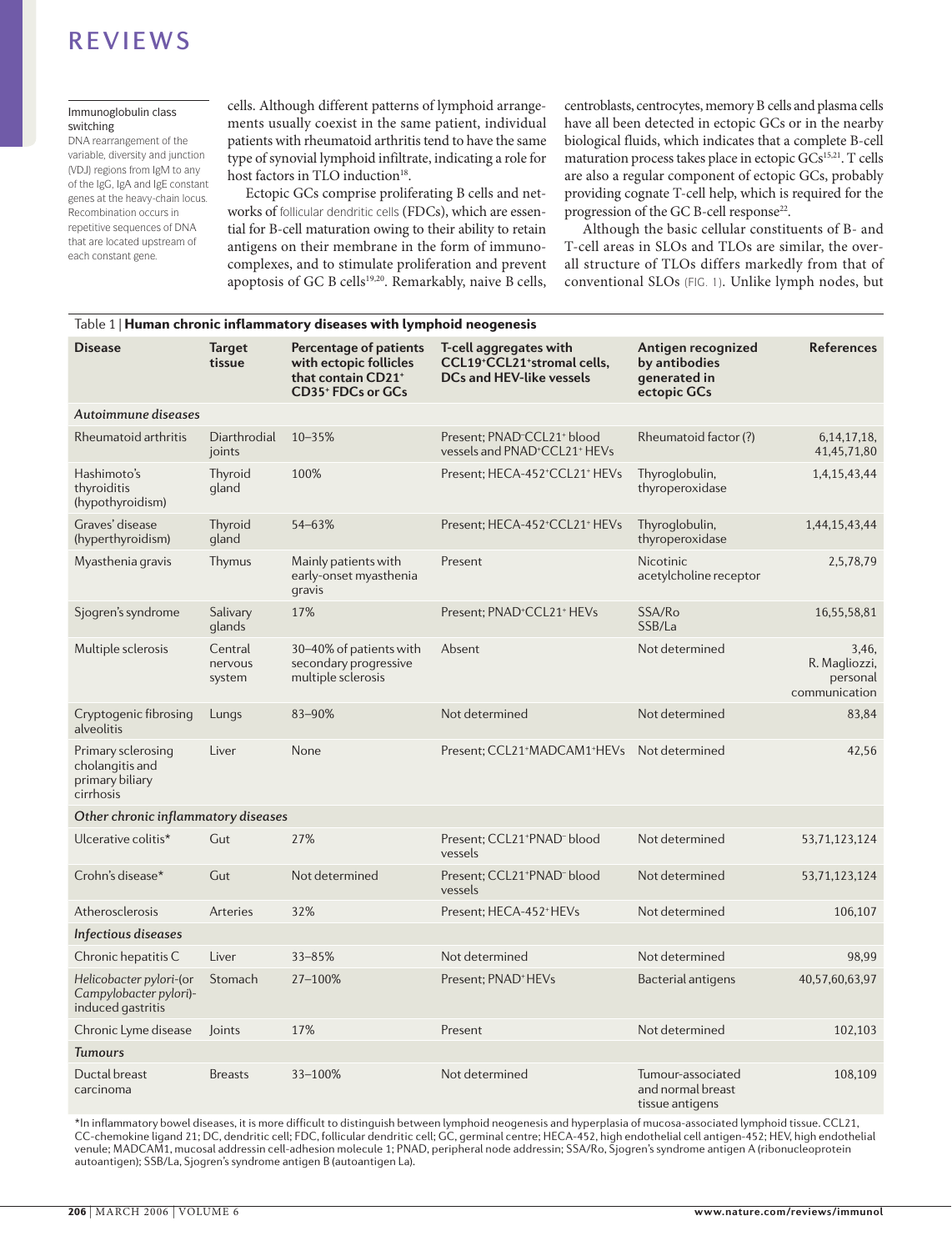### Receptor revision

A molecular process, also known as editing, that involves secondary variable-region gene rearrangements (either in the heavy- or light-chain loci) that generate a new B-cell receptor with altered specificity.

# Canalicular system

A network of channels lined by fibroblastic reticular cells in the lymph-node cortex and paracortex. Conduits drain lymph (which consists mainly of water and low-molecularweight molecules) from the subcapsular sinus to high endothelial venules (HEVs). Corridors are broad spaces around HEVs where emigrating lymphocytes are retained.

## Germinal centre

A highly specialized and dynamic microenvironment that gives rise to secondary B-cell follicles during an immune response. It is the principal site of B-cell maturation, which leads to the generation of memory B cells and plasma cells that produce high-affinity antibodies.

#### High endothelial venule

(HEV). A specialized venule that occurs in secondary lymphoid organs, except the spleen. HEVs allow continuous transmigration of lymphocytes as a consequence of the constitutive expression of adhesion molecules and chemokines at their luminal surface.

### Follicular dendritic cells

(FDCs). Specialized reticular fibroblasts located in the germinal centre that present antigen to B cells through antigen–antibody complexes and promote B-cell survival and proliferation.

#### Mucosa-associated lymphoid tissue

(MALT). Lymphoid tissue that enables antigen sampling from the mucosal surfaces and stimulation of cognate naive B and T cells. Its function is to ensure a rapid protective response to invading pathogens and the induction of tolerance to innocuous soluble antigens and commensal bacteria.



Figure 1 | **Basic structure of secondary and tertiary lymphoid organs. a** | The main structural components of a lymph node (secondary lymphoid organ, SLO) are shown. The cortex contains T-cell areas and B-cell areas that consist of primary follicles and, after antigen challenge, secondary follicles that contain germinal centres (GCs). Afferent lymph vessels carry interstitial fluid and antigen-loaded dendritic cells (DCs) into the lymph node, and high endothelial venules (HEVs) regulate the extravasation of naive B and T cells. **b** | A schematic depiction of tertiary lymphoid organs (TLOs). Secondary B-cell follicles, which are surrounded by T-cell aggregates with HEVs, are found in the tissue parenchyma, and in some tissues, such as the thymic medulla in myasthenia gravis<sup>79</sup> and the brain meninges in multiple sclerosis<sup>46</sup>, they arise as perivascular expansions. Although atypical GC structures have been described<sup>16,102</sup>, the architecture of ectopic GCs in TLOs is markedly similar to that of secondary B-cell follicles in SLOs. Detailed immunohistochemical analysis carried out in thyroid autoimmune disease has revealed the presence of polarized intrathyroidal GCs with a dark zone containing proliferating lymphocytes (centroblasts), surrounded by a light zone containing small lymphocytes (centrocytes) and enriched in follicular dendritic cells (FDCs), a mantle zone with T cells and mature DCs, and scattered plasma cells<sup>15</sup>. In most pathological tissues that have been analysed, except for multiple sclerosis<sup>46</sup>, the inflamed endothelia acquire a HEV phenotype.

similar to mucosa-associated lymphoid tissue  $(MALT)^{23}$ , TLOs are not supplied by afferent lymph vessels and are not encapsulated, which implies that they are directly exposed to signals, such as stimulating antigens and cytokines, from the inflamed environment. It remains to be determined whether TLOs also lack the intricate canalicular system of conduits and corridors that, in SLOs, regulate lymph flow and the traffic of antigenpresenting cells, lymphocytes and low-molecular-weight molecules, including chemokines, to distinct areas of the lymphoid tissue24. This incomplete development of TLOs could result in unrestricted access of DCs, lymphocytes and macromolecules to the TLOs, favouring abnormal B- and/or T-cell activation.

### Signals that induce lymphoid neogenesis

Clues to understanding the signals that lead to TLO formation in pathological conditions come from the study of signalling pathways involved in secondary lymphoid tissue organogenesis, signals generated during the immune response and signals generated in the tissue where the inflammatory reaction takes place.

*Molecular determinants that are common to lymphoid organogenesis and lymphoid neogenesis.* The organization of lymphoid tissue during development is the result of a highly coordinated interplay between haematopoietic cells, non-lymphoid stromal cells, adhesion molecules, chemokines, cytokines, and growth

and survival factors. Studies in mutant mice and blocking experiments have identified a key requirement for tumour-necrosis factor (TNF)-family members — mainly lymphotoxin- $\alpha_1\beta_2$  (LTα<sub>1</sub> $\beta_2$ ), and to some extent TNF — in the development and organization of spleen, lymph nodes and MALT<sup>11,12,25,26</sup>. Binding of LTα<sub>1</sub> $β_2$  and TNF to their respective receptors, LT $βR$  and TNFR1, induces the expression of adhesion molecules, such as intercellular adhesion molecule 1 (ICAM1), vascular cell-adhesion molecule 1 (VCAM1), mucosal addressin cell-adhesion molecule 1 (MADCAM1) and peripheral node addressin (PNAD), and of a set of chemokines known as lymphoid or homeostatic chemokines (CC-chemokine ligand 19 (CCL19), CCL21, CXC-chemokine ligand 12 (CXCL12) and CXCL13) that regulate lymphocyte homing and compartmentalization in lymphoid tissues $11-13$  (FIG. 2). In the early stages of SLO development, membrane-bound  $\mathrm{LT}\alpha_{\mathrm{i}}\beta_{\mathrm{2}}$ expressed by CD3–CD4+CD45+ haematopoietic inducer cells binds to LTβR on the surface of stromal organizer cells, and this interaction results in the attraction of additional haematopoietic cells, followed by HEV differentiation and the accumulation of naive lymphocytes<sup>11</sup>. In differentiated lymphoid tissue, B cells, and to a lesser extent T cells, are the main source of  $LT\alpha_{\text{1}}\beta_{\text{2}}$  which together with TNF is required for adhesion-molecule and lymphoid chemokine expression by HEVs and stromal cells, the induction of FDC differentiation and function, and lymphocyte and DC homeostasis<sup>26,27</sup>.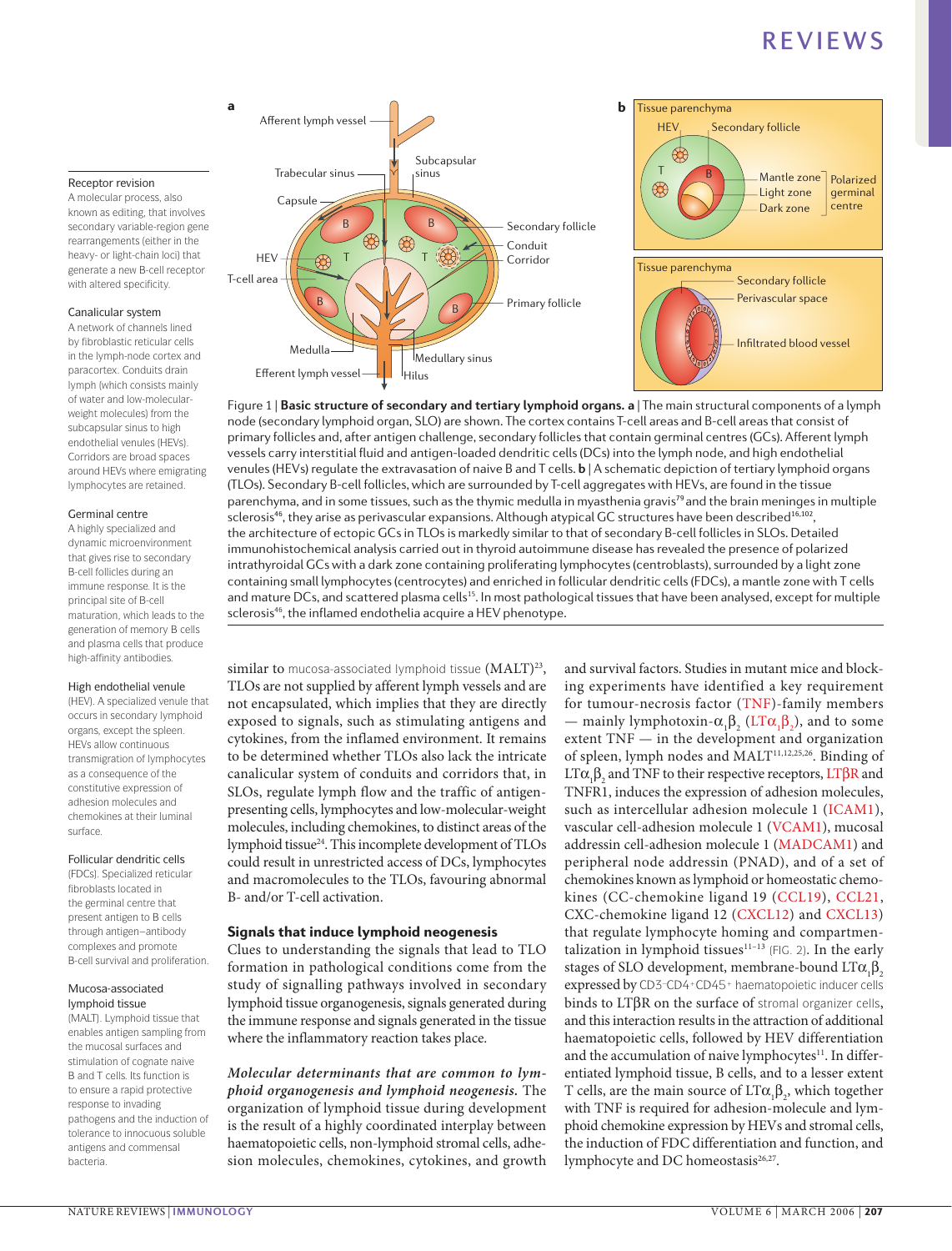

Figure 2 | **Molecular and cellular interactions in lymphoid tissue development and homeostasis.** A model of lymphoid organogenesis has been proposed based mainly on studies in lymph nodes11. **a** | One of the earliest events in lymph-node development is triggering of lymphotoxin-β receptor (LTβR) on stromal organizer cells by lymphotoxin- $\alpha_{\rm i}$ β $_{\rm j}$ (LTα<sub>,</sub>β<sub>,</sub>) that is expressed by CD3<sup>-</sup>CD4+CD45+ haematopoietic inducer cells. This induces the expression of lymphoid chemokines and adhesion molecules, and favours the attraction of haematopoietic cells. **b** | Developing high endothelial venules (HEVs) express adhesion molecules (intercellular adhesion molecule 1 (ICAM1), vascular cell-adhesion molecule 1 (VCAM1), mucosal addressin cell-adhesion molecule 1 (MADCAM1) and, at later stages, peripheral node addressin (PNAD), and express lymphoid chemokines on their surface that promote the accumulation of naive lymphocytes from the blood. Both lymphoid tissue inducer cells and lymphocytes express the chemokine receptors CC-chemokine receptor 7 (CCR7) and CXC-chemokine receptor 5 (CXCR5), which bind CC-chemokine ligand 19 (CCL19) and CCL21, and CXCL13, respectively, and favour interactions with the stromal cells that produce these chemokines. **c** | Traffic of naive T cells through HEVs is regulated by CCL21 and PNAD, whereas B-cell trafficking also involves CXCL12 and, in some cases, CXCL13 (REFS 9,10,24). CCL19 and CCL21 produced by stromal cells and interdigitating dendritic cells (DCs) regulate the homing of CCR7+ T cells and mature DCs to T-cell areas, whereas CXCL13 produced by follicular dendritic cells (FDCs) and germinal-centre (GC) DCs attract CXCR5\* B cells into the follicles $^{9,10,122}$ . B and T cells become the main source of LT $\alpha^{}_1\beta^{}_2$ , which, together with tumour-necrosis factor, is essential for lymphoid chemokine expression and lymphoid tissue homeostasis<sup>27</sup>. In turn, lymphoid chemokines induce LT $\alpha_{i} \beta_{2}$  expression by lymphocytes, creating a positive-feedback loop that maintains increased levels of all of these mediators in the lymphoid environment<sup>9,38</sup>.

#### CD3–CD4+CD45+ haematopoietic inducer cells A population of

haematopoietic precursors that colonize lymphoid tissues early in development and can differentiate into dendritic cells and natural killer cells, but not B or T cells. They are essential components of lymphoid organogenesis, owing to their ability to express  $LT\alpha_1\beta_2$ , interact with stromal cells and induce expression of adhesion molecules and chemokines that regulate lymphocyte migration and segregation in the lymphoid tissue.

### Stromal organizer cells

Cells of mesenchymal origin that are activated by lymphoid cells through the lymphotoxin-β receptor to express adhesion molecules and chemokines that regulate lymphoid tissue development.

The first evidence that inflammation-associated lymphoid neogenesis could involve the same signalling pathways that regulate lymphoid organogenesis came from studies of transgenic mice7 . Expression of LTα under control of the rat insulin promoter was shown to induce pancreatic expression of lymphoid chemokines and adhesion molecules, as well as induce leukocyte infiltration with some features of lymphoid tissue<sup>28-30</sup>. Remarkably, expression of both LTα and LTβ induced the formation of highly organized B- and T-cell compartments and complete HEV development<sup>31</sup>. Subsequent studies showed that engineering the expression of LTα or LIGHT (an alternative ligand for LTβR) by tumour cells leads to the formation of intratumoural lymphoid tissue that sustains an efficient immune response, indicating that signalling through LTβR is implicated in the induction of functionally competent TLOs<sup>32-34</sup>. In parallel, studies addressing the role of individual chemokines in lymphoid neogenesis showed that overexpression of CCL21 or CXCL13 in a non-lymphoid tissue is sufficient to activate a pathway of events that leads to B- and T-cell recruitment and segregation at these ectopic sites<sup>35-39</sup>,

whereas CCL19 and CXCL12 promote leukocyte accumulation but not lymphoid tissue organization<sup>38</sup>. These data indicate that lymphoid chemokine expression is an essential step in lymphoid neogenesis. However, the lack of FDC networks in the B-cell aggregates that form in *Cxcl13*-transgenic mice<sup>37</sup> indicates that completion of the GC microarchitecture requires additional inducing signals, such as those associated with immune activation (discussed next).

More direct evidence for the involvement of similar molecular mechanisms in SLO ontogeny and TLO formation was derived from immunohistochemical and gene-expression analyses of tissue specimens from patients<sup>15-18,40-46</sup> and experimental disease models47–52. Increased expression of lymphoid chemokines (CCL19, CCL21, CXCL12 and/or CXCL13)16,17,40–46,53–55, HEV-associated molecules (MADCAM1, PNAD and/or the sulphotransferase high endothelial cell *N*-acetylglucosamine 6-*O*-sulphotransferase (HEC-GlcNAc6ST), which is the enzyme involved in PNAD synthesis)<sup>17,52,56–58</sup> and, in some cases, LT $\alpha$  or LT $\beta$ <sup>18,43</sup> has been shown in most of the chronically inflamed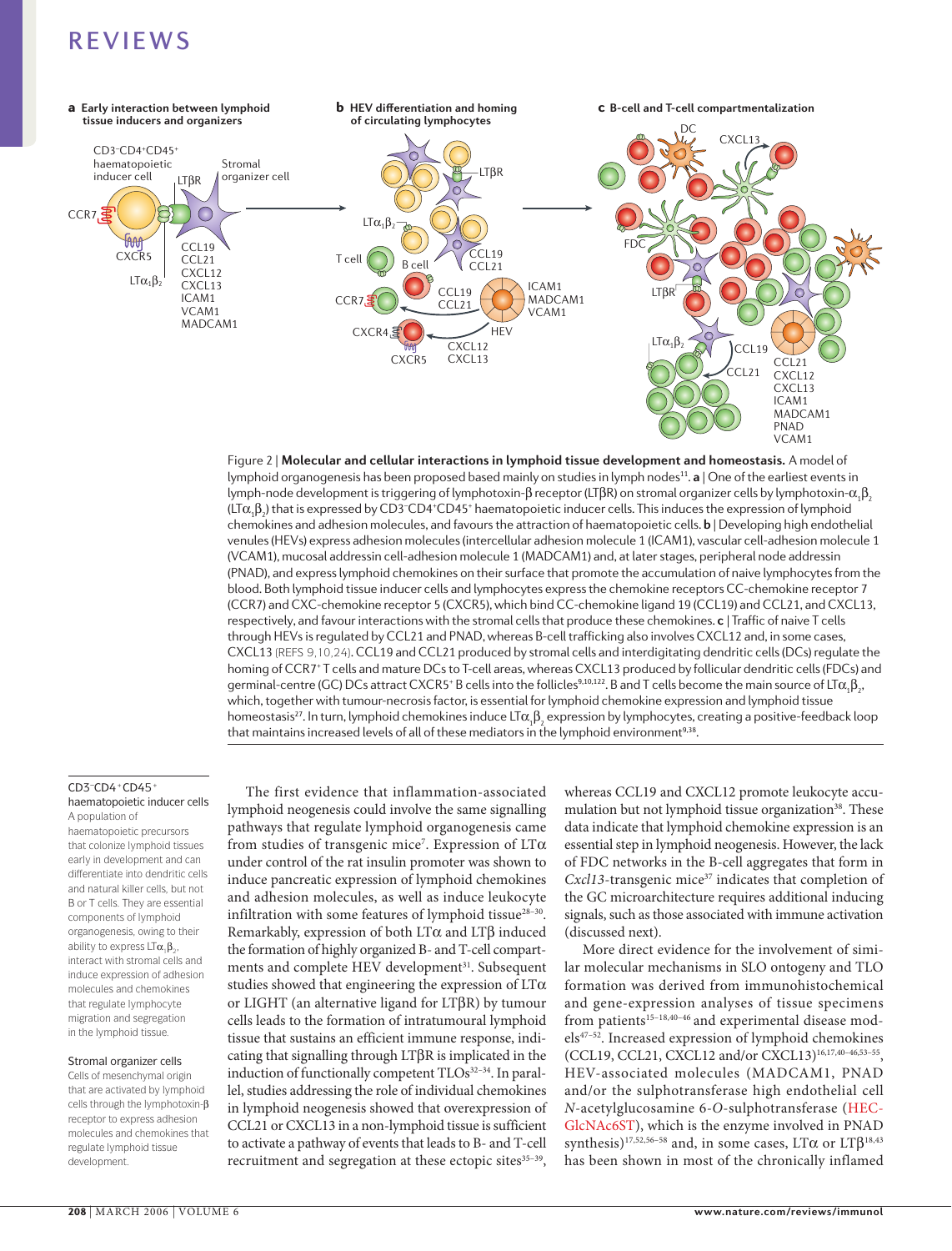

Figure 3 | **Schematic model of cellular and cytokine–chemokine networks in the initiation of inflammation and in the development of chronic inflammation and lymphoid neogenesis. a** | Inflammatory responses are initiated by innate immune cells (such as macrophages and dendritic cells, DCs), leading to the recruitment of peripherally primed lymphocytes into the target tissue. The process is regulated by cytokines, such as interferon-γ (IFNγ), interleukin-1β (IL-1β) and tumour-necrosis factor (TNF), that promote the synthesis of adhesion molecules and other inflammatory mediators, including chemokines, the expression of which is suppressed during the resolution phase of inflammation. **b** | Chronic antigen stimulation leads to persistent activation of innate and adaptive immune cells in the inflamed tissue and to increased expression of lymphotoxin- $\alpha_{\rm i}\beta_2$  (LT $\alpha_{\rm i}\beta_2$ ) by activated B and T cells, and of lymphoid chemokines by resident stromal cells, infiltrating macrophages, DCs and other parenchymal cells. Synthesis of lymphoid chemokines might be induced by LT $\alpha_{\rm i}\beta_{\rm 2}$  and by pathogen components binding to Toll-like receptors (TLRs) (not shown) on innate immune cells54,69. **c** | Recruitment of B cells, T cells and DCs to tertiary lymphoid organs is thought to be facilitated by acquisition of a high endothelial venule (HEV)-like phenotype by activated endothelial cells. CC-chemokine ligand 19 (CCL19) and CCL21 produced by stromal cells (probably fibroblasts or fibroblast precursors) would favour the formation of T-cell areas. Under the influence of LT $\alpha_{_1}\beta_{_2}$ , stromal cells would acquire the phenotypic and functional properties of follicular dendritic cells (FDCs), including CXC-chemokine ligand 13 (CXCL13) production, which promote germinal-centre organization. Cytokines that mediate lymphocyte survival and/or proliferation, such as B-cell-activating factor (BAFF), IL-2-family members (IL-2, IL-4, IL-7, IL-15 and IL-21) and IL-6, might contribute, together with antigen, to establish optimal niches for lymphocyte growth. ICAM1, intercellular adhesion molecule 1; LTβR, lymphotoxin-β receptor; MADCAM1, mucosal addressin cell-adhesion molecule 1; NK, natural killer; PNAD, peripheral node addressin; VCAM1, vascular cell-adhesion molecule 1.

tissues that harbour lymphoid-like structures. The cellular localization of these molecules in TLOs is generally consistent with that observed in B- and T-cell areas of SLOs (FIG. 2), although lymphoid chemokines, such as CXCL12 and CXCL13, can have a broader distribution in some inflamed tissues and can also be expressed by infiltrating macrophages and parenchymal cells<sup>15,18,54</sup>. The most probable sources of  $\mathrm{LT}\alpha_{\scriptscriptstyle{1}}\beta_{\scriptscriptstyle{2}}$  at inflammatory sites are infiltrating natural killer (NK) cells, B cells and T cells (mainly of the T helper 1 type) $18,43,54$ . In these cell types, expression of membrane-bound  $LT\alpha_{\scriptscriptstyle 1} \beta_{\scriptscriptstyle 2}$  is increased by both antigen-dependent and antigen-independent activation<sup>27</sup>. Although it is possible that the adult counterparts of fetal  $LT\alpha_1\beta_2$ -expressing CD3<sup>-</sup>CD4<sup>+</sup>CD45<sup>+</sup> lymphoidtissue-inducer cells are recruited into inflamed tissues, evidence for their presence in TLOs is still inconclusive<sup>33</sup>. Remarkably, a correlation between the expression of LTα or LTβ and/or lymphoid chemokines and lymphoid

tissue organization has been reported in human autoimmune lesions, which supports a causative involvement of these mediators in TLO formation<sup>17,18,43,44</sup>. However, it was also noted that lymphoid chemokines can be expressed in inflamed tissues without leading to the formation of lymphoid structures<sup>17,18</sup>. These data indicate that lymphoid chemokines, which are probably induced upstream of lymphoid tissue organization, are not sufficient to drive the complete process. This is consistent with findings in transgenic mice<sup>37,38</sup>. Therefore, although the precise sequence of events leading to TLO formation remains to be defined, the available evidence supports the concept that TLO induction and/or stabilization depends, at least in part, on the local availability of the same molecules that mediate physiological SLO organization. A hypothetical model of TLO formation involving LT- and chemokine-induced signalling in an inflammatory environment is shown in FIG. 3.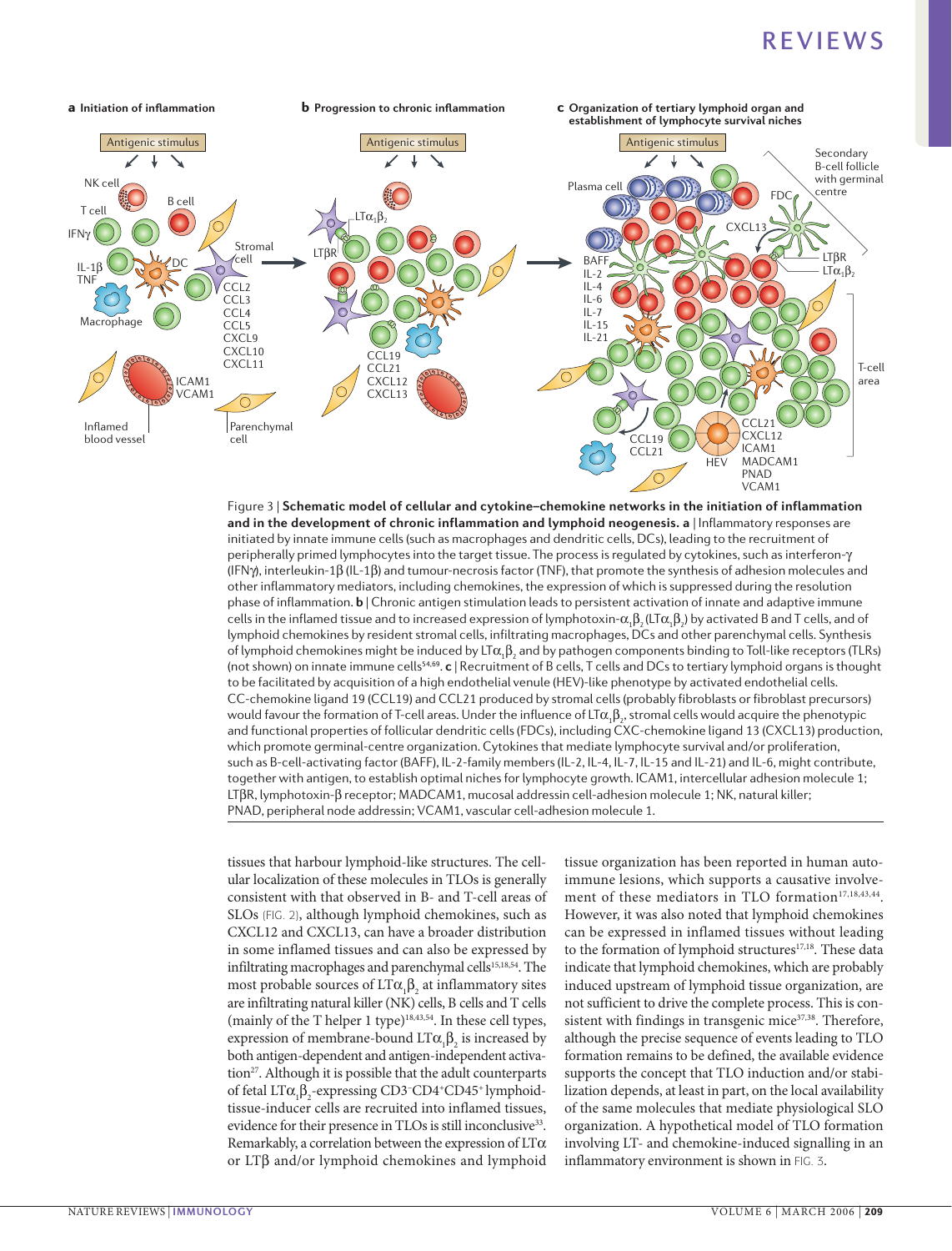## Immune-privileged site

Areas in the body with a decreased immune response to foreign antigens, including tissue grafts. These sites include the brain, eye, testis and uterus.

#### Meninges

Fibroblastic layers that ensheath the brain and spinal cord and line the subarachnoid space where the cerebrospinal fluid circulates. The meninges contain a resident population of macrophages and dendritic cells and are a less immuneprivileged central-nervoussystem compartment compared with the neural parenchyma.

*TLO-inducing signals that are generated during the immune response.* SLO development is mainly induced by an LT- and/or chemokine-driven positive-feedback loop that leads to the accumulation and compartmentalization of naive lymphocytes. These lymphocytes will only subsequently encounter their activating antigens and, in the case of B cells, will enter GC reactions. By contrast, TLO formation under pathological conditions probably requires previous as well as persistent antigen exposure. Whether TLOs maintain an immune response that originates from circulating memory B and/or T cells or from naive cells remains to be defined. If it involves memory cells, TLOs would only amplify and perpetuate the ongoing response that was originally generated in canonical SLOs. If naive cells are the triggers, there could be a real qualitative contribution of the TLOs to the immune response, as the unique features of this type of lymphoid tissue could favour the recruitment of cells bearing a broader range of T-cell receptors or antibodies that can react with the activating antigens. The idea that antigen is crucial for maintaining TLO organization is supported by the presence of secondary B-cell follicles with ongoing GC reactions and only rare primary B-cell follicles (P. Armengol and R.P.-B., unpublished observations) in chronically inflamed tissues, and by the finding that ectopic GCs generate plasma cells that produce antibodies specific for antigens that are expressed in the target tissue<sup>15,16,59-61</sup> (TABLE 1). GCs are dynamic structures that evolve quickly during the primary immune response but are more stable under chronic antigenic stimulation, such as in the tonsil and probably in the TLOs<sup>62</sup>. This view is also supported by the finding that the number and size of secondary B-cell follicles that form in the gastric submucosa and lamina propria of patients with *Helicobacter pylori* infection are markedly reduced after the eradication of this Gram-negative pathogen<sup>59,63</sup>.

B cells that give rise to ectopic GCs could be naive B cells or, most probably, memory B cells that are recruited from the periphery and after exposure to activating stimuli in the inflammatory environment, such as CD40 ligand (CD40L; also known as CD154) expressed by activated T cells<sup>64</sup>, upregulate expression of  $LT\alpha_1\beta_2$  and/or TNF, which promote B-cell aggregation and the differentiation of FDC networks. However, it is also possible that FDCs and FDC-bound antigens are not required in the early stages of ectopic GC formation and that tissue-infiltrating B cells aggregate, proliferate and undergo somatic hypermutation and affinity maturation before FDC differentiation occurs<sup>65</sup>. One possibility is that the high availability of antigen at inflammatory sites results in antigen presentation by B cells to other B cells, which circumvents the requirement of FDCs for ectopic GC induction. However, FDCs might be important to maintain the GC response by providing B-cell survival and proliferation factors, such as the TNF-family member B-cell-activating factor (BAFF), interleukin-6 (IL-6) and IL-15 (REF. 20).

Further evidence for the contribution of immune activation to lymphoid neogenesis has been provided by studies in animal models. Cupedo *et al*. have shown that CD40 stimulation with an agonistic antibody (that mimicks the interaction with CD40L-expressing T cells) is required for the complete organization of ectopic lymphoid structures that are induced in the skin of adult mice by intradermal injection of lymph-node-derived cells from newborn mice, probably through the activation of CD40-expressing B cells, DCs and/or macrophages<sup>66</sup>. A crucial role for DCs in directing inflammation towards lymphoid neogenesis is indicated by the study showing *de novo* formation of lymphoid structures in the pancreatic parenchyma of transgenic mice that express lymphocytic choriomeningitis virus (LCMV) glycoprotein in the pancreas and develop diabetes after repeated immunization with DCs that are pulsed with the same viral protein<sup>67</sup>. Although increased antigen presentation and T-cell activation might explain these findings, DCs themselves are an important source of chemokines and survival factors that might facilitate lymphocyte homing and compartmentalization in inflamed tissues. Notably, recent work indicates that an infectious challenge with influenza virus can trigger lymphoid chemokine expression and lymphoid neogenesis in the lungs even in  $LT\alpha$ deficient mice that lack SLOs<sup>68</sup>. Signals that are induced by microbial pathogens through pattern-recognition receptors, such as Toll-like receptors (TLRs), could substitute for  $LT\alpha_1\beta_2$  and directly activate innate immune cells involved in the *de novo* formation of lymphoid tissue. Consistent with this hypothesis, lipopolysaccharide (a component of Gram-negative bacteria that binds TLR4) induces CXCL13 production by DCs and macrophages54,69. It can therefore be concluded that the state of activation of both innate and adaptive immune cells that are recruited to inflammatory sites might be crucial for increasing the local concentrations of key mediators (in particular,  $LT\alpha_1\beta_2$  and lymphoid chemokines) above a threshold that is required for the initiation of lymphoid tissue organization.

*Feedback from inflamed tissues.* A restricted number of tissues, such as the thymus, thyroid gland, liver, gut, lungs and joint synovium, provide permissive environments for lymphoid neogenesis (TABLE 1). Conversely, organized lymphoid structures are not observed in diseased skin, although at this site inflamed blood vessels can acquire some properties of HEVs, such as CCL21 expression<sup>70,71</sup>. A unique situation is observed in the central nervous system (CNS), which is traditionally viewed as an immune-privileged site. In patients with multiple sclerosis and in animal models of this disease, ectopic GCs develop in the meninges, but do not develop in the white-matter lesions (plaques), despite extensive lymphocyte infiltration<sup>46,51</sup>. These observations indicate that each tissue reacts to inflammation with a unique response programme that shapes the subsequent development of the inflammatory process. This concept is supported by experimental studies showing that ectopic expression of CCL21 is sufficient to induce lymphoid neogenesis in the pancreas and thyroid, but not in the skin or CNS parenchyma<sup>35,36,38,39,72</sup>.

The functional diversity of stromal cells, including endothelial cells, fibroblasts, smooth muscle cells and pericytes, at distinct anatomical sites could account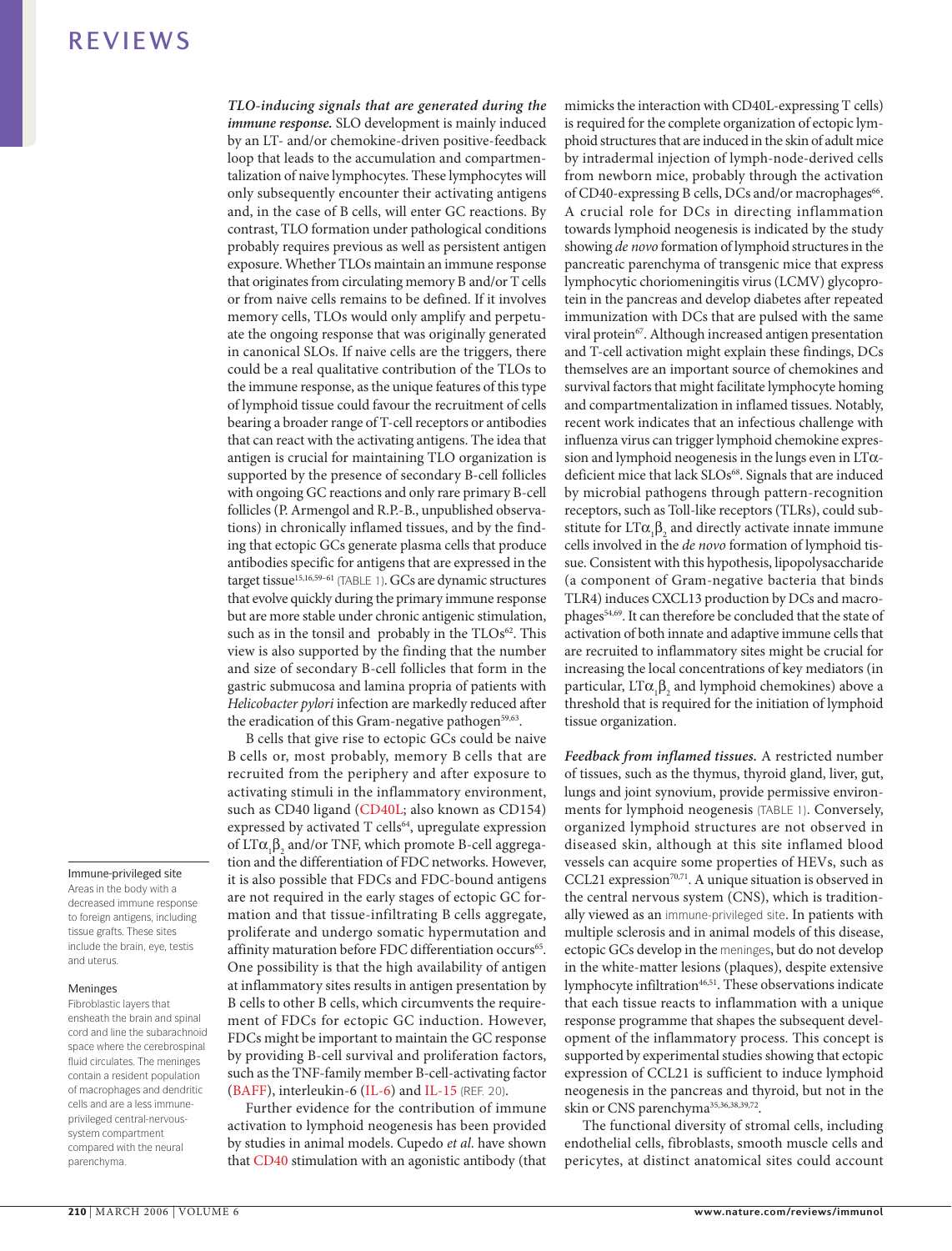for the different permissiveness and the heterogeneous configuration of ectopic lymphoid tissue in different locations. For example, the remarkable plasticity of the vascular endothelium and its ability to acquire the adhesive and chemoattractant properties of HEVs in response to inflammatory stimuli are thought to have an important role in facilitating lymphocyte traffic to inflamed tissues<sup>24</sup>. CCL21 expression has been detected in PNAD<sup>-</sup> blood vessels as well as in PNAD+ HEVs and perivascular cells in T-cell areas of human TLOs<sup>17,43,45,58,71,73</sup>, whereas contrasting reports exist on the vascular expression of CXCL13 (REFS 17,54,55,73). It should be pointed out that, unlike mouse HEVs, human HEVs do not synthesize lymphoid chemokines. Instead, lymphoid chemokines are transported to the HEV luminal surfaces through vascular transcytosis<sup>74</sup>. However, the lack of HEV-like vessels and the perivascular location of ectopic GCs in certain chronically inflamed tissues, such as the brain meninges in multiple sclerosis<sup>46</sup>, indicate that other adhesion molecules and chemokines expressed on activated blood vessels are involved in TLO formation. Although expression of PNAD and CCL21 is expected to facilitate the recruitment of naive T cells, most studies in humans indicate that the T cells that accumulate in chronically inflamed tissues have an effector-memory phenotype and express a distinct pattern of chemokine receptors that bind inflammatory chemokines (such as CCR5 and CXCR3), as well as those that bind lymphoid chemokines (such as CCR7, CXCR4 and CXCR5)<sup>43,73</sup>. However, this T-cell phenotype might have been acquired locally after migrating into the tissue. It has been proposed that expression of lymphoid chemokine receptors on tissueinfiltrating lymphocytes is regulated by mediators that are released in the inflammatory environment itself and might be more important for the organization of B- and T-cell areas than for lymphocyte recruitment through the vascular endothelium<sup>43,73</sup>.

Tissue fibroblasts are another stromal component that are thought to have an important role in TLO formation by providing the functional scaffold for the retention and compartmentalization of lymphocytes after extravasation into the inflamed tissue. Recent studies have shown that activated fibroblasts share several features with the stromal cells that form the reticular network of SLOs, including expression of cytoskeletal proteins, secretion of extracellular-matrix components, production of cytokines and chemokines (including CXCL12), and ability to support lymphocyte adhesion and survival<sup>75,76</sup>. As FDCs are thought to originate from mesenchymal stromal cells<sup>20</sup>, *de novo* development of FDCs in ectopic GCs is most probably a result of the differentiation of local fibroblasts or differentiation from fibroblast precursors that are located in the inflamed tissue or recruited from the blood<sup>76</sup>. This could explain why the fibroblastrich meninges, but not the neural parenchyma, are the preferential site for GC formation in CNS autoimmune disease<sup>46,51</sup>. In addition to stromal cells, activated parenchymal cells, such as thyroid-gland epithelial cells and brain astrocytes, produce CXCL12, which might have an important role in retaining B and T cells, plasma cells and DCs in the inflamed tissue<sup>43,77</sup>. It therefore seems that within the target tissue, multiple cellular components actively participate in lymphoid neogenesis, either becoming integrated in the lymphoid tissue architecture or contributing to the establishment of a lymphoid-like chemoattractive environment.

# Disease-specific features of TLOs

*Autoimmune diseases.* Most of the conditions in which lymphoid neogenesis has been documented are organ-specific autoimmune disorders, in which both B- and T-cell responses against tissue antigens have been implicated (TABLE 1). This is not surprising because the chronic immune stimulation that is inherent to autoimmune diseases probably favours TLO formation. Among them, lymphoid neogenesis is most prominent in thyroid autoimmune diseases, such as Hashimoto's thyroiditis and autoimmune thyrotoxicosis (Graves' disease)<sup>1,4,15,44</sup>, and myasthenia gravis<sup>2,5,78,79</sup>, for which the antigenic targets of the humoral immune response have been best characterized. Rheumatoid arthritis<sup>6,14,18,80</sup> and Sjogren's syndrome<sup>16,55,81</sup> - two clinically associated conditions that share features of B-cell polyclonal stimulation and increased levels of rheumatoid factor — show a relatively lower frequency of GC formation. The discovery of GCs in the CNS of patients with multiple sclerosis has provided the long-sought anatomical basis for the intrathecal synthesis of immunoglobulins and the presence of oligo clonal bands in the cerebrospinal fluid (CSF), which are a hallmark of this disease<sup>46,82</sup>. Although healthy adult humans do not have bronchus-associated lymphoid tissue, few reports have documented the presence of ectopic GCs in lung autoimmune disease, mainly in cryptogenic fibrosing alveolitis<sup>83,84</sup>. In liver autoimmune diseases such as primary sclerosing cholangitis, HEVs have been observed but ectopic GCs have not, which supports the involvement of a primarily T-cell-mediated immune response<sup>42,56</sup>.

The most important questions relating to the process of lymphoid neogenesis in autoimmune diseases are: do TLOs have the functional properties of SLOs? What are the antigenic stimuli that trigger their formation? And, to what extent do TLOs contribute to the ongoing inflammatory process? In some autoimmune diseases, TLOs fulfil many of the criteria for having a pathological role in the disease process, including the presence of ongoing GC reactions and the production of relevant pathogenic autoantibodies (TABLE 1). Molecular analyses of the rearranged immunoglobulin V genes of B cells that were isolated from biopsied GCs of patients with Sjogren's syndrome<sup>85</sup>, rheumatoid arthritis<sup>60,86</sup> and myasthenia gravis<sup>61</sup>, and from the CSF (which is adjacent to the meninges where ectopic GCs develop) of patients with multiple sclerosis<sup>82,87</sup> have shown that B cells undergo antigen-driven clonal expansion and somatic hypermutation at these ectopic sites. These processes might lead to the generation and selection of memory B cells and plasma cells that produce high-affinity autoantibodies. Expression of the recombinationactivating genes (RAG1 and RAG2), which are involved in the rearrangement of V(D)J (variable, diversity and junction) gene segments in primary lymphoid organs,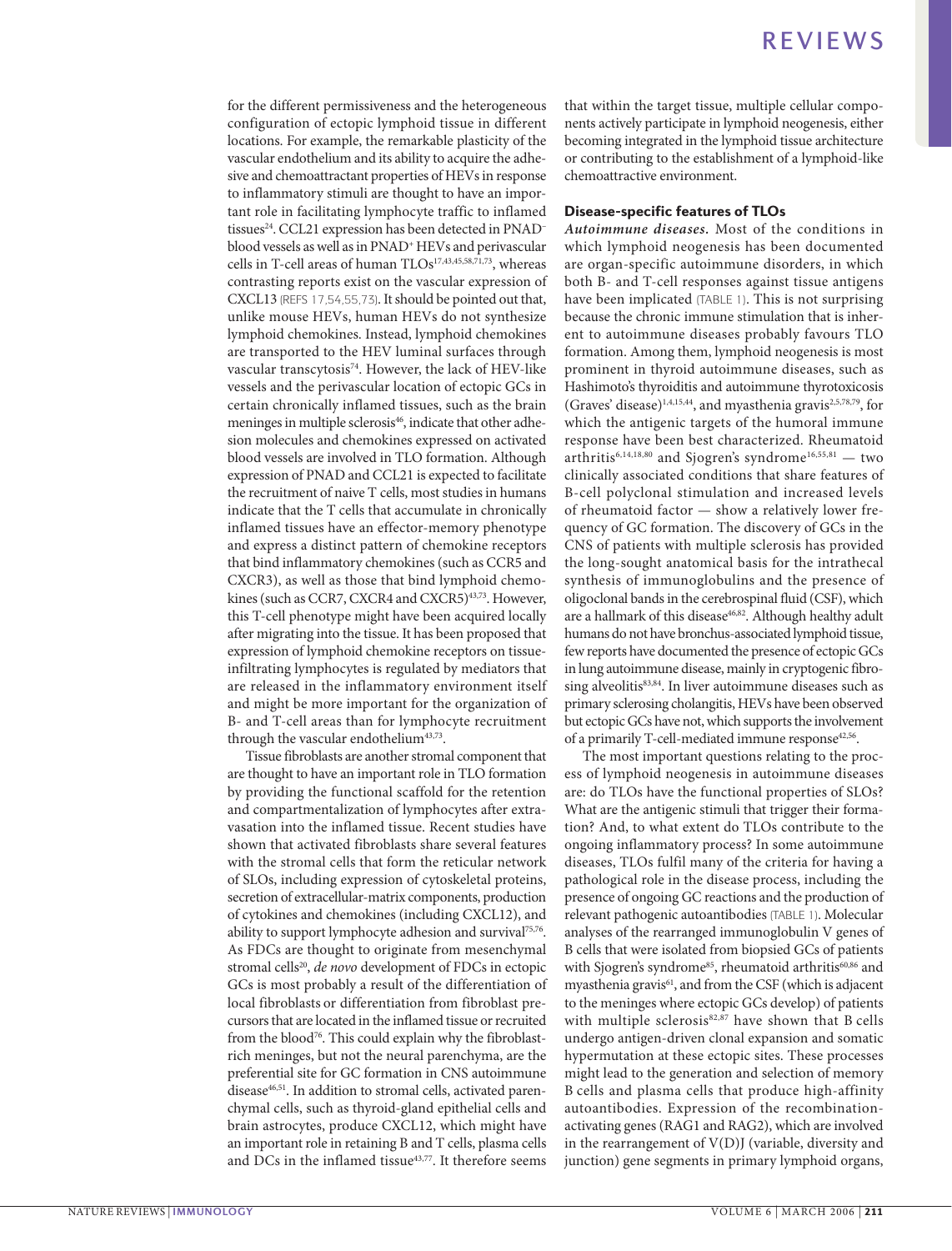has been shown in the lymphocytic infiltrates that were isolated from autoimmune lesions<sup>15,88,89</sup>. This finding indicates that active peripheral rearrangements of immunoglobulin V genes (receptor revision) occur at these sites and raises the possibility that new specificities of autoreactive B cells are generated in the inflamed tissue. Increased generation of autoreactive B-cell clones could also result from the avoidance of peripheraltolerance checkpoints, which leads to disturbance of the selection process. For example, autoreactive B cells could escape apoptosis and negative selection in ectopic GCs, owing to the sustained production of the B-cell survival

| lavie z   mouse mouels or initialmiation that are accompanied by tymphold neogenesis |                                                       |                                                                                                                                                                                                  |                                                                                                                 |                   |  |  |  |  |
|--------------------------------------------------------------------------------------|-------------------------------------------------------|--------------------------------------------------------------------------------------------------------------------------------------------------------------------------------------------------|-----------------------------------------------------------------------------------------------------------------|-------------------|--|--|--|--|
| <b>Disease</b>                                                                       | <b>Target tissue</b>                                  | Microarchitecture of lymphoid infiltrates                                                                                                                                                        | Immunological correlates                                                                                        | <b>References</b> |  |  |  |  |
| Autoimmune disease                                                                   |                                                       |                                                                                                                                                                                                  |                                                                                                                 |                   |  |  |  |  |
| Autoimmune gastritis                                                                 | Stomach                                               | B-cell follicles with FDCs but rare PNA <sup>+</sup> GCs; no<br>CCL21 <sup>+</sup> PNAD <sup>+</sup> HEVs                                                                                        | Increased titre of serum<br>gastric-mucosa-specific<br>autoantibodies; $T_H$ 1-cell-<br>biased microenvironment | 49                |  |  |  |  |
| Autoimmune thyroiditis*                                                              | Thyroid gland                                         | B-cell follicles and HEVs                                                                                                                                                                        | Serum colloid-specific<br>antibodies                                                                            | 125               |  |  |  |  |
| Prediabetic NOD mice                                                                 | Pancreatic islets;<br>salivary and<br>lacrimal glands | Lymphoid aggregates with CCL21 <sup>+</sup> stromal cells<br>and CCL21+HEC-GlcNAc6ST+MADCAM1+HEVs                                                                                                | Not determined                                                                                                  | 30,47,52          |  |  |  |  |
| Collagen-induced arthritis                                                           | Joints                                                | B-cell follicles with GL7+ GCs                                                                                                                                                                   | Not determined                                                                                                  | 117               |  |  |  |  |
| Experimental autoimmune<br>encephalomyelitis (chronic-<br>relapsing form)            | Central nervous<br>system                             | Intrameningeal B-cell follicles with FDCs and GCs                                                                                                                                                | Not determined                                                                                                  | 51                |  |  |  |  |
| Allergic disease                                                                     |                                                       |                                                                                                                                                                                                  |                                                                                                                 |                   |  |  |  |  |
| Airway antigenic challenge                                                           | Lungs                                                 | B-cell follicles with FDCs and PNA <sup>+</sup> GCs                                                                                                                                              | IqE production                                                                                                  | 105               |  |  |  |  |
| Infectious disease                                                                   |                                                       |                                                                                                                                                                                                  |                                                                                                                 |                   |  |  |  |  |
| Helicobacter pylori-induced<br>gastritis                                             | Stomach                                               | B-cell follicles with GCs; T-cell areas with CD62Lhi<br>naive T cells and MADCAM1+PNAD+HEVs                                                                                                      | Weak correlation with H.<br>pylori-specific antibody<br>responses                                               | 50.126            |  |  |  |  |
| Propionibacterium acnes-<br>induced granulomatous liver<br>disease                   | Liver                                                 | B-cell follicles with FDCs without GCs; T-cell areas<br>with PNAD <sup>+</sup> HEVs                                                                                                              | Not determined                                                                                                  | 48                |  |  |  |  |
| Influenza A virus                                                                    | Lungs                                                 | B-cell follicles with FDCs and GCs; T-cell areas with<br>CCL21 <sup>+</sup> PNAD <sup>+</sup> HEVs                                                                                               | Influenza-virus-specific<br>CD8+T cells and antibodies                                                          | 68                |  |  |  |  |
| Transplantation                                                                      |                                                       |                                                                                                                                                                                                  |                                                                                                                 |                   |  |  |  |  |
| Allograft rejection                                                                  | Heart                                                 | B-cell follicles; T-cell areas with PNAD+HEVs                                                                                                                                                    | Not determined                                                                                                  | 110               |  |  |  |  |
| Ectopic expression of:                                                               |                                                       |                                                                                                                                                                                                  |                                                                                                                 |                   |  |  |  |  |
| Lymphotoxin- $\alpha$                                                                | Pancreatic islets,<br>kidneys                         | B-cell follicles with or without FDCs; T-cell areas<br>with CCL21+MADCAM1+PNAD+ HEVs                                                                                                             | Production of antibodies to<br>foreign antigen                                                                  | $28 - 34$         |  |  |  |  |
|                                                                                      | <b>Tumours</b>                                        |                                                                                                                                                                                                  | T-cell responses against<br>tumour antigens                                                                     | 32,33             |  |  |  |  |
| Lymphotoxin- $\alpha\beta$                                                           | Pancreatic islets                                     | B-cell follicles with FDCs; T-cell areas with CD62Lhi<br>naive T cells, CD11c <sup>+</sup> DCs and CCL21 <sup>+</sup> HEC-<br>GIcNAc6ST <sup>+</sup> MADCAM1 <sup>+</sup> PNAD <sup>+</sup> HEVs | Not determined                                                                                                  | 31                |  |  |  |  |
| <b>LIGHT</b>                                                                         | <b>Tumours</b>                                        | Infiltrating CD62Lhi naive T cells and<br>CCL21 <sup>+</sup> MADCAM1 <sup>+</sup> stromal cells                                                                                                  | Intratumoral expansion<br>and activation of tumour-<br>antigen-specific T cells                                 | 34                |  |  |  |  |
| CCL19                                                                                | Pancreatic islets                                     | Non-organized B- and T-cell infiltrates;<br>MADCAM1 <sup>+</sup> PNAD <sup>+</sup> HEVs                                                                                                          | Not determined                                                                                                  | 38                |  |  |  |  |
| CCL21                                                                                | Pancreatic islets.<br>thyroid gland                   | B-cell follicles without FDCs; T-cell areas with<br>CD11c <sup>+</sup> DCs, MADCAM1 <sup>+</sup> PNAD <sup>+</sup> HEVs and stromal<br>cells                                                     | Not determined                                                                                                  | 35, 36, 38, 39    |  |  |  |  |
| CXCL12                                                                               | Pancreatic islets                                     | B-cell, plasma-cell and DC infiltrates                                                                                                                                                           | Not determined                                                                                                  | 38                |  |  |  |  |
| CXCL13                                                                               | Pancreatic islets                                     | B-cell aggregates without FDCs; T-cell areas with<br>stromal cells and MADCAM1+PNAD+ HEVs                                                                                                        | Not determined                                                                                                  | 37                |  |  |  |  |

# Table 2 | Mouse models of inflammation that are accompanied by lymphoid neogenesis

\*Autoimmune-prone biobreeding (BB) rats were used in these experiments. CCL, CC-chemokine ligand; CD62L, CD62 ligand; CXCL, CXC-chemokine ligand; DC, dendritic cell; FDC, follicular dendritic cell; GC, germinal centre; HEC-GlcNAc6ST, high endothelial cell *N*-acetylglucosamine 6-*O*-sulphotransferase; HEV, high endothelial venule; MADCAM1, mucosal addressin cell-adhesion molecule 1; NOD, non-obese diabetic; PNA, peanut agglutinin; PNAD, peripheral node addessin;  $T_H1$ , T helper 1.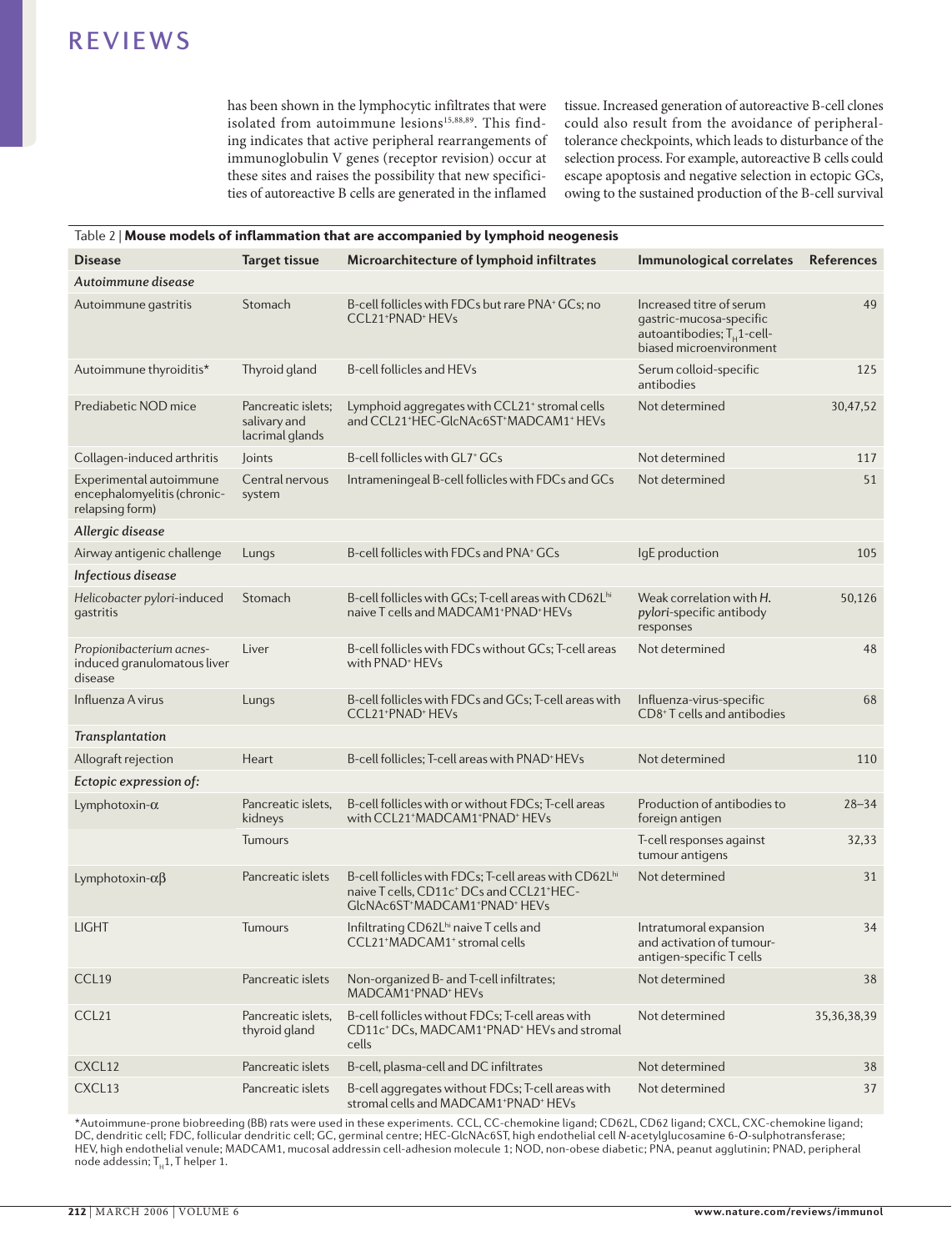factor BAFF in autoimmune lesions<sup>90-92</sup>. Consistent with this idea, low apoptosis frequency and increased levels of the anti-apoptotic protein BCL-2 have been shown in ectopic GC B cells in Sjogren's syndrome and myasthenia  $gravis<sup>90,93</sup>$ .

Most importantly, production of tissue-specific, disease-relevant autoantibodies by ectopic GC plasma cells has been shown in myasthenia gravis<sup>61</sup>, Sjogren's syndrome<sup>16</sup> and Hashimoto's thyroiditis<sup>15</sup> (TABLE 1). In some studies, a correlation has been found between ectopic GC formation and autoantibody serum levels, which has raised the possibility that TLOs substantially contribute to the disease process<sup>15,44,80</sup>. GC-plasmacell-derived autoantibodies, together with local complement synthesis and activation, might be the direct effectors of tissue destruction. Additional mechanisms by which B cells that are generated in ectopic GCs might contribute to the inflammatory process include: production of pro-inflammatory cytokines, T-cell activation through presentation of autoantigens and co-stimulation<sup>82,94</sup>, and formation of anti-idiotypic networks<sup>95</sup>.

Together, these studies provide strong evidence that functional GC reactions take place within TLOs and can be considered a common feature of autoimmune diseases. Much less is known about the role of TLOs in sustaining autoimmune T-cell responses. A recent study carried out in two mouse models of multiple sclerosis, experimental autoimmune encephalomyelitis (EAE) and Theiler's murine encephalomyelitis virus-induced demyelinating disease, has shown that activation of T cells to endogenous myelin peptides (epitope spreading) occurs in the inflamed CNS, which indicates that local T-cell priming occurs<sup>96</sup>. However, further work is needed to find out whether naive T cells are activated within ectopic T-cell areas and to establish a relationship with GC reactions.

Features of ectopic lymphoid tissue have also been detected in animal models of autoimmunity, such as EAE and insulitis that spontaneously develops in non-obese diabetic (NOD) mice, with the most organized structures generally being associated with the chronic disease phases<sup>30,47,51</sup> (TABLE 2). These animal models are useful tools for identifying the factors that regulate lymphoid tissue organization in inflammatory conditions and for testing the efficacy of therapies targeted to TLOs.

*Infectious diseases.* Although lymphoid neogenesis probably evolved as part of a strategy to contain chronic local infection<sup>13</sup>, so far it has been well documented in only a few chronic infectious diseases. Among them, *H. pylori*-induced gastritis shows a high degree of TLO organization and a large number of locally generated IgA-producing plasma cells specific for *H. pylori*-derived antigens $40,59,97$ . In contrast to the gut, the gastric mucosa does not normally contain MALT, and the increased frequency of lymphoid neogenesis at this site represents a high-risk condition for the generation of MALT-type gastric lymphoma40. Lymphoid neogenesis also seems to be a common event in chronic hepatitis C virus (HCV) infection<sup>98,99</sup>. Clonally expanded and somatically hypermutated B cells have been observed in the liver of patients with chronic HCV infection<sup>99,100</sup>, which indicates that ectopic GCs might elicit antiviral immune responses. Interestingly, the HCV core protein has been shown to bind to the cytoplasmic tail of LTβR<sup>101</sup>, and it has been suggested that this interaction could result in perturbation of immune function, perhaps due to mimicking of  $LT\alpha_1\beta_2$ -induced signalling, and induction of lymphoid neogenesis. This scenario could explain the frequent association of HCV infection with autoimmune diseases.

In Lyme disease — a systemic illness caused by infection with the tick-borne spirochete *Borrelia burgdorferi* — chronic arthritis develops after the infectious stage in a large proportion of patients and some of these patients develop well-organized GCs in the joint synovium<sup>102</sup>. Although there is evidence that an antigen-driven B-cell response occurs in the joints<sup>103</sup>, it is not yet known whether a few residual spirochetes or self-antigens are the antigenic stimuli for such a chronic inflammatory response. Several infectious diseases of the CNS are characterized by the presence of clonally related and somatically hypermutated B cells in the CSF and ocular fluid and by intrathecal production of antibodies against the causative agent<sup>82</sup>. Currently, however, there is a lack of anatomical evidence of GC formation in the infected CNS.

*Other diseases.* Data on lymphoid neogenesis in various other unrelated diseases, such as allergic lung disease<sup>104,105</sup>, atherosclerosis<sup>106,107</sup> and cancer<sup>108,109</sup>, are limited, but they highlight the fact that TLO formation extends beyond an autoimmune or infectious aetiology. Molecular analysis of the B-cell response in ectopic GCs in breast cancer confirms that these are sites for antigen-specific B-cell expansion and maturation<sup>108,109</sup>. Interestingly, recent work has provided evidence of lymphoid neogenesis in an animal model of allograft rejection, which establishes an association between chronic rejection and lymphoid tissue organization<sup>110</sup>. More thorough analyses of diseased tissues are warranted to establish whether lymphoid neogenesis might indeed be a relevant pathophysiological component of a larger range of chronic inflammatory diseases.

## Pathophysiological significance

TLO formation is now recognized as a common feature of many chronic inflammatory diseases. So, what is the advantage of building such complex structures outside the canonical lymphoid organs and in such diverse pathological conditions? An efficient immune response is usually mounted when antigen enters SLOs in sufficient quantity and for a sufficient length of time to encounter and stimulate rare lymphocytes that bear the appropriate receptor<sup>111</sup>. It can be envisaged that when the immune system fails to mount an efficient response against an infectious agent or tumour, it might be more advantageous to move all of the crucial elements of the immune response, namely antigen-presenting cells and lymphocytes, to the site of antigen deposition. This would create the optimal conditions for an effective immune response, as more antigen would be available

# Anti-idiotypic network

A peripheral immunoregulatory mechanism by which antiidiotypic T cells and antibodies recognize idiotypic determinants residing within the variable or hypervariable regions (CDR2 and CDR3) of T-cell receptors or antibodies. Such a regulatory network is thought to have an important role in the regulation of autoimmune responses.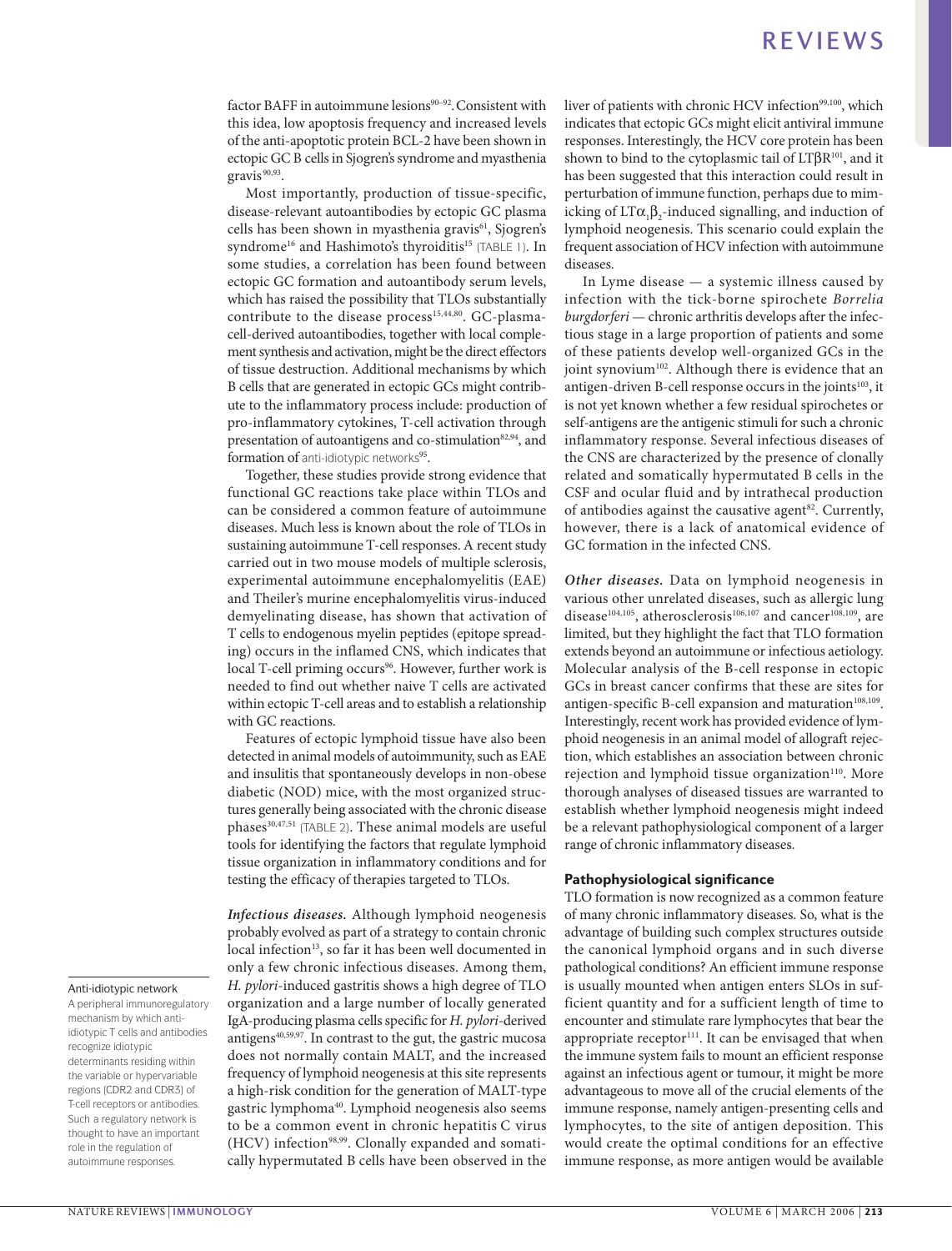and antigen-specific T cells and antibodies would readily carry out their effector functions *in situ*. Moreover, a current hypothesis predicts that in an inflammatory context — in an infected or damaged tissue — it is more likely for an antigen to be recognized as 'dangerous' and to elicit an immune response<sup>112</sup>.

In some cases, the stimulus that triggers lymphoid neogenesis in infected tissues is the causative agent itself, which maintains a positive-feedback loop involving activation of innate immune cells and stromal cells, synthesis of inflammatory mediators, and continued lymphocyte recruitment and activation. In this case, lymphoid neogenesis might have a protective function by inducing an immune response against the infectious agent, unless it contributes to breaking immune tolerance against selfantigens<sup>113</sup>. Potential mechanisms of induction of B- and T-cell-mediated autoimmunity by microbial antigens include structural similarity to an autoantigen epitope (molecular mimicry) and activation of autoreactive lymphocytes favoured by the inflammatory setting (bystander activation) $113$ .

By contrast, in autoimmune diseases, once an autoimmune response is initiated, it is likely that lymphoid neogenesis in the target tissue will be driven by tissue antigen released by the destructive inflammatory process, independently of the inducing mechanism. The outcome of TLO formation in this case would be inevitably detrimental by promoting the autoimmune response. An important question is: are TLOs only involved in generating immune responses to a restricted number of self-antigens within the target tissue, or are they also able to recognize exogenous antigens (such as during an infectious episode) and participate in a protective immune response? This possibility is supported by the observation that ectopic B-cell follicles could respond to immunization with an exogenous antigen by production of specific antibodies<sup>28,114</sup>. The surprising finding that systemic infections increase the incidence of multiple sclerosis relapses in the absence of detectable blood–brain-barrier disruption and immune-cell recruitment to the CNS, indicates that the 'exacerbating' event might be sustained by a local immunopathological process<sup>115</sup>.

### Modulating TLO formation for immunotherapy

Given the many shared features of SLOs and TLOs, modulation of the signalling pathways that regulate lymphoid tissue organization can be thought of as a useful approach to counteract or promote lymphoid neogenesis. Disruption of established TLOs or prevention of TLO formation could be advantageous in autoimmune diseases and all inflammatory conditions in which TLOs are suspected to have adverse effects (such as transplant rejection and allergic diseases). Conversely, promoting TLO formation at sites of infection or tumour growth could facilitate the eradication of infectious agents and tumours, but this approach could increase the risk of autoimmunity<sup>67</sup>.

TLO-associated molecules and pathways that might be blocked for therapeutic intervention include: adhesion molecules (such as MADCAM1 and PNAD), and lymphoid chemokines (such as CCL21), to suppress lymphocyte migration and compartmentalization; the LT $\alpha_1\beta_2$ -LTβR pathway or downstream chemokinedriven signalling (such as CXCL13) to inhibit lymphoid organization and the formation of FDC networks; FDC signalling molecules that promote B-cell survival and proliferation in GCs (such as BAFF and IL-15), to counteract dysregulated B-cell homeostatic processes; and the CD40–CD40L and CD86–CD28 pathways to block B-cell–T-cell interactions that are required for the activation and/or maturation of B cells.

Several tools, including neutralizing antibodies and decoy receptors, that interfere with these signalling pathways are now available and can be tested in animal models. Among these, the LTβR–immunoglobulin fusion protein, which acts as a decoy receptor and blocks the  $LT\alpha_1\beta_2$ – $LT\beta$ R pathway, suppresses pathogenic immune responses in experimental autoimmune disease, and this approach is being tested in preclinical trials<sup>26</sup>. Notably, in NOD mice, treatment with LTβR–immunoglobulin fusion protein at a late stage of disease reverses insulitis and causes disassembly of already formed pancreatic lymphoid aggregates<sup>116</sup>. Of the lymphoid chemokines, only the blockade of CXCL13 has been evaluated in an experimental therapeutic setting, and this has been shown to be effective in reducing the severity of collagen-induced arthritis in mice and GC formation in splenic and synovial tissues<sup>117</sup>. Injection of TACI (transmembrane activator and CAML (calcium-modulating cyclophilin ligand) interactor)–immunoglobulin fusion protein, which blocks binding of BAFF to its three receptors (TACI, BCMA (B-cell maturation antigen) and BAFF receptor), inhibits the production of collagen-specific antibodies and disease progression in a mouse model of rheumatoid arthritis<sup>118</sup>.

However, it can be foreseen that the use of systemic compounds that target the lymphoid tissue could have serious limitations in chronic inflammatory diseases, owing to a generalized suppressive activity on SLOs and other microanatomical tissue compartments, such as MALT. For example, the treatment of adult mice and non-human primates with LTβR–immunoglobulin results in the collapse of FDC networks and the splenic marginal zone26,119, whereas TACI–immunoglobulin impairs B-cell maturation<sup>118</sup>. Because TLOs are highly localized in the diseased tissue, a more suitable strategy would be to provide a local supply of the interfering agent, for example by using a gene-therapy approach. This strategy should also overcome the problem of reaching sequestered sites, such as the CNS. In multiple sclerosis, the intrathecal humoral immune response is not affected by any of the approved systemic immunomodulatory or immunosuppressive treatments, or by the most extensive immunoablative approaches, such as B-cell-depleting therapy with the CD20-specific monoclonal antibody rituximab<sup>120</sup> and haematopoietic stemcell transplantation<sup>121</sup>. In recent experiments, we have shown that intrathecal delivery of LTβR–immunoglobulin to mice that have established relapsing–remitting EAE transiently inhibits the formation of intrameningeal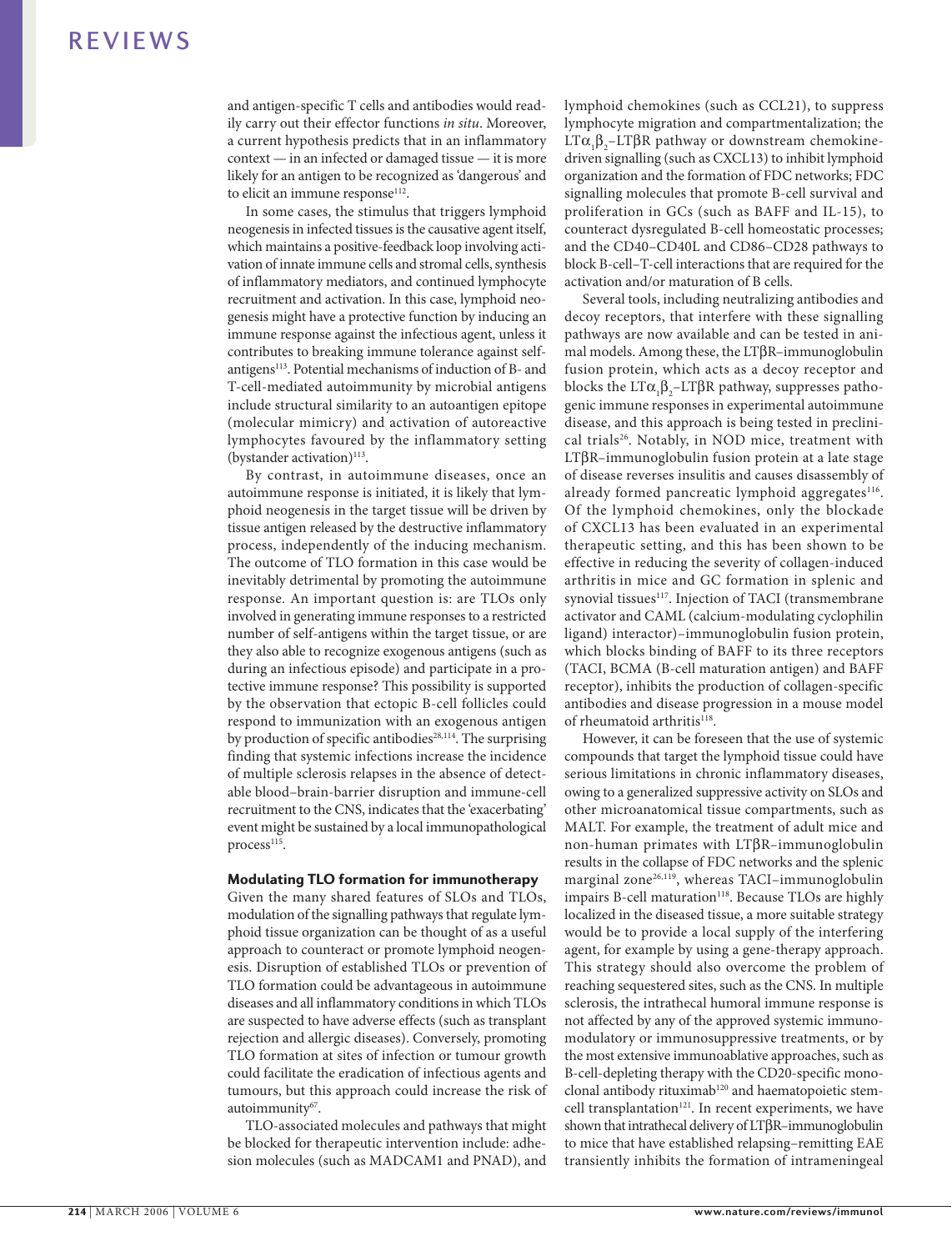B-cell follicles and significantly delays clinical relapses (S. Columba-Cabezas, B. Serafini and F.A., unpublished observations). Based on these findings, we propose that CNS-tissue-restricted delivery of compounds that interfere with TLO formation might be used in combination with other systemic immunotherapeutics to block, more effectively, tissue-compartmentalized immunopathological processes.

# Concluding remarks

During the past decade, lymphoid neogenesis has moved from a histopathological curiosity to an important pathophysiological mechanism that can be either detrimental, in the case of autoimmune disease, or beneficial, in the case of infectious and neoplastic diseases. Despite considerable progress in our understanding of the factors that promote TLO formation, many fundamental questions remain to be answered. The first and most general of such questions concerns the differences, if any, between the immune response generated in TLOs and the response generated in canonical SLOs. To answer this general question, we probably need to solve many others, such as what are the crucial signals that are generated during immune activation? How is the expression of certain essential mediators, such as lymphoid chemokines, regulated in an inflamed environment and to what extent do they contribute to the selective accumulation of lymphocytes that give rise to the ectopic lymphoid tissue? Which antigens stimulate ectopic GC reactions and which B-cell subsets (naive and/or memory B cells) are involved? Despite a few exceptions, the identity of the activating antigens (most probably multiple) in autoimmune diseases remains unknown. In this context, the use of genetic engineering with antibody-synthesis techniques to generate recombinant antibody fragments from individual B cells isolated from ectopic GCs will help to characterize the B-cell specificities in the diseased tissue and the pathogenic relevance of locally produced antibodies. Another unresolved issue is whether stabilization of ectopic GCs in chronic inflammatory diseases is due to continuous antigenic stimulation as well as to dysregulated homeostatic mechanisms to which the surrounding inflamed tissue might contribute. If so, what are the crucial checkpoints in the B-cell response that are subverted in lymphoid neogenesis? Answers to these questions could allow us to design improved treatments for the increasing number of chronic inflammatory diseases in which lymphoid neogenesis seems to be involved.

- 1. Söderström, N. & Biörklund, A. Organization of the invading lymphoid tissue in human lymphoid thyroiditis. *Scand. J. Immunol.* **3**, 295–301 (1974).
- 2. Levine, G. D. & Rosai, J. Thymic hyperplasia and neoplasia: a review of current concepts. *Hum. Pathol.* **9**, 495–515 (1978).
- 3. Prineas, J. W. Multiple sclerosis: Presence of lymphatic capillaries and lymphoid tissue in the brain and spinal cord. *Science* **103**, 1123–1125 (1979).
- 4. Knecht, H., Saremaslani, P. & Hedinger, C., Immunohistological findings in Hashimoto's thyroiditis, focal lymphocytic thyroiditis and thyroiditis de Quervain. *Virchows Arch*. **393**, 251–231 (1981).
- 5. Thomas, J. A., Willcox, H. N. & Newsom-Davis, J. Immunohistological studies of the thymus in myasthenia gravis. Correlation with clinical state and thymocyte culture responses. *J. Neuroimmunol.*  **3**, 319–335 (1982).
- 6. Young, C. L. & Adamson, T. C., Vaughan, J. H., Fox, R. I. Immunohistologic characterization of synovial membrane lymphocytes in rheumatoid arthritis. *Arthritis Rheum.* **27**, 32–39 (1984).
- 7. Ruddle, N. Lymphoid neo-organogenesis: lymphotoxin's role in inflammation and development. *Immunol. Res*. **19**, 119–125 (1999).
- 8. Hjelmström, P. Lymphoid neogenesis: *de novo* formation of lymphoid tissue in chronic inflammation through expression of homing chemokines. *J. Leukoc. Biol.* **69**, 331–339 (2001).
- 9. Ansel, K. M. & Cyster, J. G. Chemokines in lymphopoiesis and lymphoid organ development. *Curr. Opin. Immunol*. **13**, 172–179 (2001).
- 10. Muller, G., Hopken, U. E. & Lipp, M. The impact of CCR7 and CXCR5 on lymphoid organ development and systemic immunity. *Immunol. Rev.* **195**, 117–135 (2003).
- 11. Mebius, R. E. Organogenesis of lymphoid tissues. *Nature Rev. Immunol*. **3**, 292–303 (2003).
- 12. Nishikawa, S., Honda, K., Vieira, P. & Yoshida, H. Organogenesis of peripheral lymphoid organs. *Immunol. Rev.* **195**, 72–80 (2003).
- 13. Cupedo, T. & Mebius, R. E. Role of chemokines in the development of secondary and tertiary lymphoid tissue. *Semin. Immunol.* **15**, 243–248 (2003).
- 14. Magalhães, R., Stiehl, P., Morawietz, L. & Berek, C. Morphological and molecular pathology of the B cell response in synovitis of rheumatoid arthritis. *Virchows*
- *Arch*. **441**, 415–427 (2002). 15. Armengol, M. P. *et al*. Thyroid autoimmune disease: demonstration of thyroid antigen-specific B cells and recombination-activating gene expression in

chemokine-containing active intrathyroidal germinal centers. *Am. J. Pathol*. **159**, 861–873 (2001). **This paper provides the first evidence of functionally competent germinal centres that produce pathogenic autoantibodies in the thyroid during autoimmune disease.**

- 16. Salomonsson, S. *et al*. Cellular basis of ectopic germinal center formation and autoantibody production in the target organ of patients with Sjögren's syndrome. *Arthritis Rheum*. **48**, 3187–3201 (2003).
- 17. Manzo, A. *et al*. Systematic microanatomical analysis of CXCL13 and CCL21 *in situ* production and progressive lymphoid organization in rheumatoid synovitis. *Eur. J. Immunol.* **35**, 1347–1359 (2005).
- 18. Takemura, S. *et al*. Lymphoid neogenesis in rheumatoid synovitis. *J. Immunol*. **167**, 1072–1080 (2001).
- 19. MacLennan, I. C. M. Germinal centers. *Ann. Rev. Immunol.* **12**, 117–139 (1994).
- 20. Park, C. S. & Choi, Y. S. How do follicular dendritic cells interact intimately with B cells in the germinal center? *Immunology* **114**, 2–10 (2005).
- 21. Corcione, A. *et al*. Recapitulation of B cell differentiation in the central nervous system of patients with multiple sclerosis. *Proc. Natl Acad. Sci. USA* **101**, 11064–11069 (2004).
- 22. Moser, B. & Eberl, L. Lymphocyte traffic control by chemokines: follicular B helper T cells. *Immunol. Lett.* **22**, 105–112 (2003).
- 23. Brandtzaeg, P. & Pabst R. Let's go mucosal: communication on slippery ground. *Trends Immunol.* **25**, 570–577 (2004).
- 24. von Andrian, U. H. & Mempel, T. R. Homing and cellular traffic in lymph node. *Nature Rev. Immunol.*  **3**, 867–878 (2003).
- 25. Fu, Y. & Chaplin, D. D. Development and maturation of secondary lymphoid tissues. *Annu. Rev. Immunol*. **17**, 399–433 (1999).
- 26. Gommerman, J. L. & Browning, J. L. Lymphotoxin/ LIGHT, lymphoid microenvironments and autoimmune disease. *Nature Rev. Immunol.* **3**, 642–655 (2003).
- 27. Ware, C. F. Network communications: lymphotoxins, LIGHT and TNF. *Annu. Rev. Immunol.* **23**, 787–819 (2005).
- 28. Kratz, A., Campos-Neto, A., Hanson, M. S. & Ruddle, N. H. Chronic inflammation caused by lymphotoxin is lymphoid neogenesis. *J. Exp. Med*. **183**, 1461–1472 (1996).

**This paper was the first to show that expression of LT**α **in a non-lymphoid tissue induces inflammation with lymphoid neogenesis.**

- 29. Cuff C. A. *et al*. Lymphotoxin α3 induces chemokines and adhesion molecules: insight into the role of  $LT\alpha$ in inflammation and lymphoid organ development. *J. Immunol.* **161**, 6853–6860 (1998).
- 30. Hjelmström, P. *et al*. Lymphoid tissue homing chemokines are expressed in chronic inflammation. *Am. J. Pathol*. **156**, 1133–1138 (2000).
- 31. Drayton, D. L. *et al*. Ectopic LTαβ directs lymphoid organ neogenesis with concomitant expression of peripheral node addressin and a HEV-restricted sulfotransferase*. J. Exp. Med.* **197**, 1153–1163 (2003).
- 32. Schrama, D. *et al*. Targeting of lymphotoxin-α to the tumour elicits an efficient immune response associated with induction of peripheral lymphoid-like tissue. *Immunity* **14**, 111–121 (2001). **This paper shows that delivery of LT**α **into an experimental tumour leads to the formation of ectopic lymphoid tissue, which sustains an antitumour immune response.**
- 33. Kim, H. -J. *et al*. Establishment of early lymphoid infrastructure in transplanted tumours mediated by local production of lymphotoxin α in the combined absence of functional B and T cells. *J. Immunol.* **172**, 4037–4047 (2004).
- 34. Yu, P. *et al*. Priming of naive T cells inside tumours leads to eradication of established tumours. *Nature Immunol.* **5**, 141–149 (2004).
- 35. Fan, L., Reilly, C. R., Luo, Y., Dorf, M. E. & Lo, D. Cutting edge: ectopic expression of the chemokine TCA4/SLC is sufficient to trigger lymphoid neogenesis. *J. Immunol.* **164**, 3955–3959 (2000).
- 36. Chen, S. C. *et al*. Ectopic expression of the murine chemokines CCL21a and CCL21b induces the formation of lymph node-like structures in pancreas, but not skin, of transgenic mice. *J. Immunol*. **168**, 1001–1008 (2000).
	- **This study highlights the influence of tissue-specific microenvironments on the induction of lymphoid neogenesis.**
- 37. Luther, S. A., Lopez, T., Bai, W., Hanahan, D. & Cyster, J. G. BLC expression in pancreatic islets causes B cell recruitment and lymphotoxin-dependent lymphoid neogenesis. *Immunity* **12**, 471–481 (2000). **This paper shows that ectopically expressed CXCL13**
- **is sufficient to induce lymphoid neogenesis.** 38. Luther, S. A. *et al*. Differing activities of homeostatic chemokines CCL19, CCL21, and CXCL12 in lymphocyte and dendritic cell recruitment and lymphoid neogenesis. *J. Immunol*. **169**, 424–433  $(2002)$ .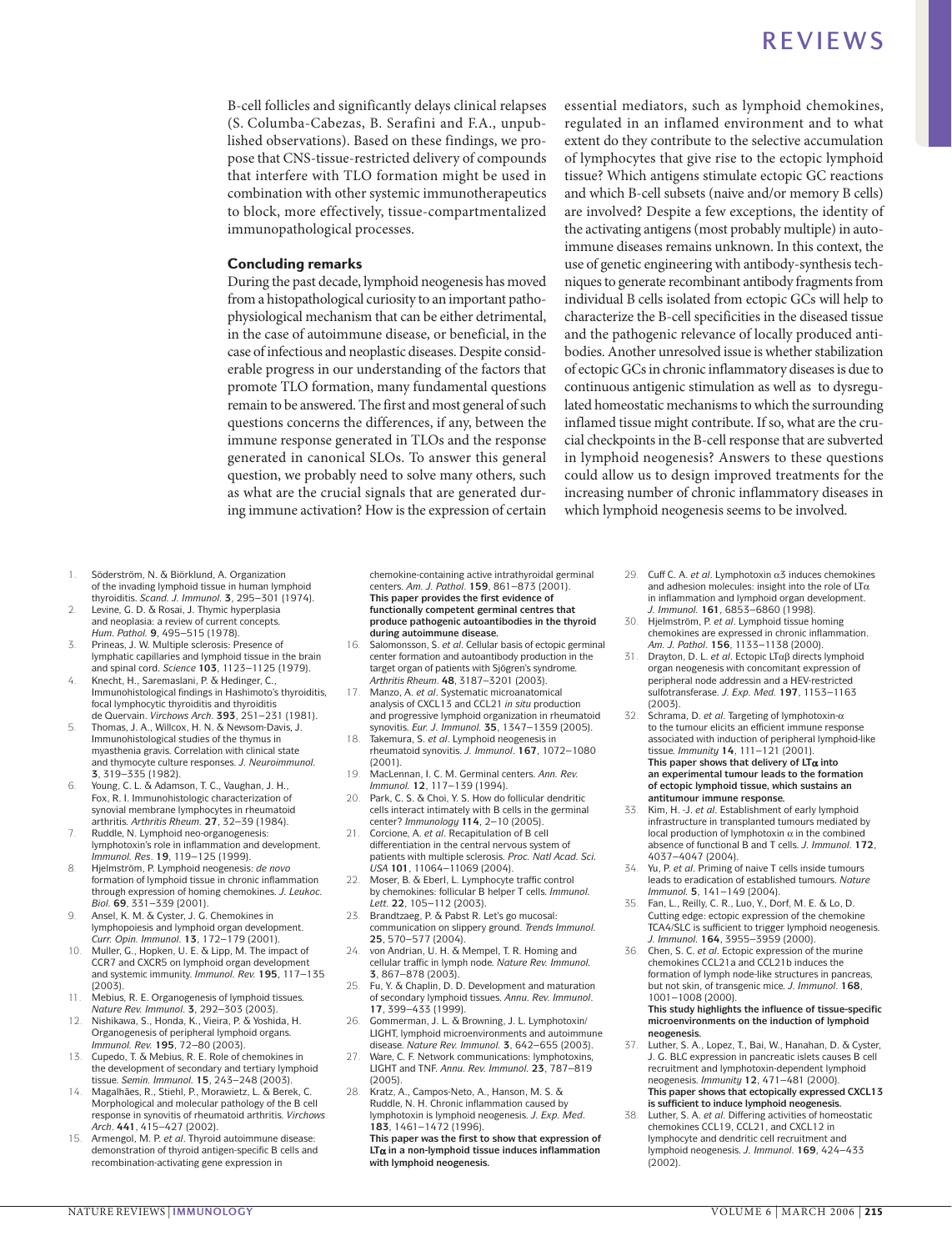- 39. Martin, A. P. *et al*. A novel model for lymphocytic infiltration of the thyroid gland generated by transgenic expression of the CC chemokine CCL21. *J. Immunol*. **173**, 4791–4798 (2004).
- 40. Mazzucchelli, L. *et al*. BCA-1 is highly expressed in *Helicobacter pylori*-induced mucosa-associated lymphoid tissue and gastric lymphoma. *J. Clin. Invest.* **104**, R49–R54 (1999). **This paper was the first to show that lymphoid chemokine expression is associated with lymphoid neogenesis in an infectious disease.**
- 41. Shi, K. *et al*. Lymphoid chemokine B cell-attracting chemokine-1 (CXCL13) is expressed in germinal center of ectopic lymphoid follicles within the synovium of chronic arthritis patients. *J. Immunol*. **166**, 650–655 (2001).
- 42. Grant, A. J. *et al*. Hepatic expression of secondary lymphoid chemokine (CCL21) promotes the development of portal-associated lymphoid tissue in chronic inflammatory liver disease. *Am. J. Pathol.*  **160**, 1445–1455 (2002).
- Armengol, M. P. *et al.* Chemokines determine local lymphoneogenesis and a reduction of circulating CXCR4+ T and CCR7 B and T lymphocytes in thyroid autoimmune diseases. *J. Immunol*. **170**, 6320–6328
- (2003). 44. Aust, G. *et al*. The role of CXCR5 and its ligand CXCL13 in the compartmentalization of lymphocytes in thyroids affected by autoimmune thyroid diseases. *Eur. J. Endocrinol.* **150**, 225–234 (2004).
- 45. Page, G. & Miossec, P. Paired synovium and lymph nodes from rheumatoid arthritis patients differ in dendritic cell and chemokine expression. *J. Pathol.* **204**, 28–38 (2004).
- 46. Serafini, B., Rosicarelli, B., Magliozzi, R. & Aloisi. F. Detection of ectopic B-cell follicles with germinal centers in the meninges of patients with secondary progressive multiple sclerosis. *Brain Pathol*. **14**, 164–174 (2004).

#### **This paper was the first to describe fully developed B-cell follicles in the meninges of patients with multiple sclerosis.**

- 47. Faveeuw, C., Gagnerault, M. C. & Lepault, F. Expression of homing and adhesion molecules in infiltrated islets of Langerhans and salivary glands of nonobese diabetic mice. *J. Immunol*. **152**, 5969–5978 (1994).
- 48. Yoneyama, H. *et al*. Regulation by chemokines of circulating dendritic cell precursors, and the formation of portal tract-associated lymphoid tissue, in a granulomatous liver disease. *J. Exp. Med.* **193**, 35–49 (2001).
- 49. Katakai, T., Hara, T., Sugai, M., Gonda, H. & Shimizu, A. Th1-biased tertiary lymphoid tissue supported by CXC chemokine ligand-13-producing stromal network in chronic lesions of autoimmune gastritis. *J. Immunol*. **171**, 4359–4368 (2003).
- 50. Shomer, N. H., Fox, J. G., Juedes, A. E. & Ruddle, N. H. *Helicobacter*-induced chronic active lymphoid aggregates have characteristics of tertiary lymphoid tissue. *Infect. Immun.* **71**, 3572–3577 (2003).
- 51. Magliozzi, R., Columba-Cabezas, S., Serafini, B. & Aloisi. F. Intracerebral expression of CXCL13 and BAFF is accompanied by formation of lymphoid folliclelike structures in the meninges of mice with relapsing experimental autoimmune encephalomyelitis. *J. Neuroimmunol.* **148**, 11–23 (2004).
- 52. Bistrup, A. *et al*. Detection of a sulfontranserase (HEC-GlcNac6ST) in high endothelial venules of lymph nodes and in high endothelial venule-like vessels within ectopic lymphoid aggregates: relationship to the MECA-79 epitope. *Am. J. Pathol.* **164**, 1635–1644 (2004).
- 53. Carlsen, H. S., Baekkevold, E. S., Johansen, F. -E., Haraldsen, G. & Brandtzaeg, P. B cell attracting chemokine 1 (CXCL13) and its receptor CXCR5 are expressed in normal and aberrant gut associated lymphoid tissue. *Gut* **51**, 364–371 (2002).
- Carlsen, H. S., Baekkevold, E. S., Morton, H. C., Haraldsen, G. & Brandtzaeg, P. Monocyte-like and mature macrophages produce CXCL13 (B cell-attracting chemokine 1) in inflammatory lesions with lymphoid neogenesis. *Blood* **104**, 3021–3027  $(2004)$
- 55. Amft, N. *et al*. Ectopic expression of the B cellattracting chemokine BCA-1 (CXCL13) on endothelial cells and within lymphoid follicles contributes to the establishment of germinal center-like structures in Sjogren's syndrome. *Arthritis Rheum*. **44**, 2633–2641  $(2001)$ .
- 56. Grant, A. J., Lalor, P., Hubscher, S. G., Briskin, M. & Adams, D. H. MAdCAM-1 expression is increased in primary sclerosing cholangitis and supports lymphocyte adhesion to hepatic endothelium: a mechanism to explain the recruitment of mucosal lymphocytes to the liver in inflammatory liver disease. *Hepatology* **33**, 1065–1073 (2001).
- 57. Kobayashi, M. *et al*. Induction of peripheral lymph node addressin in human gastric mucosa infected by *Helicobacter pylori. Proc. Natl Acad. Sci. USA* **101**, 17807–17812 (2004).
- 58. Barone, F. *et al*. Association of CXCL13 and CCL21 expression with the progressive organization of lymphoid-like structures in Sjogren's syndrome. *Arthritis Rheum*. **52**, 1773–1784 (2005).
- 59. Wyatt, J. I. & Rathbone, B. J. Immune response of the gastric mucosa to *Campylobacter pylori. Scand. J. Gastroenterol. Suppl.* **142**, 44–49 (1988).
- 60. Schröder, A. E., Greiner, A., Seyfert, C. & Berek, C. Differentiation of B cells in the nonlymphoid tissue of the synovial membrane of patients with rheumatoid arthritis. *Proc. Natl Acad. Sci. USA* **93**, 221–225 (1996).

**This study provides the first evidence for antigendriven B-cell responses in an autoimmune lesion.** 61. Sims, G. P. Shiono, H., Willcox, N. & Stott, D. I.

- Somatic hypermutation and selection of B cells in thymic germinal centers responding to acetylcholine receptor in myasthenia gravis. *J. Immunol*. **167**, 1935–1944 (2001).
- 62. Camacho, S. A., Kosco-Vilbois, M. H. & Berek, C. The dynamic structure of the germinal center. *Immunol. Today* **19**, 511–514 (1998).
- Genta, R. M., Hammer, H. W. & Graham, D. Y. Gastric lymphoid follicles in *Helicobacter pylori* infection: frequency, distribution, and response to triple therapy. *Hum. Pathol*. **24**, 577–583 (1993). 64. Kang, Y. M. *et al*. CD8 T cells are required for the
- formation of ectopic germinal centers in rheumatoid synovitis. *J. Exp. Med*. **195**, 1325–1336 (2002). **This paper highlights the importance of B-cell–T-cell interactions in the induction of ectopic germinal centres.**
- 65. Manser, T. Textbook germinal centers? *J. Immunol.*  **172**, 3369–3375 (2004).
- 66. Cupedo T., Jansen, W., Krall, G. & Mebius, R. E. Induction of secondary and tertiary lymphoid structures in the skin. *Immunity* **21**, 655–667 (2004). **This study provides evidence that immune activation is required for complete organization of ectopic lymphoid tissue.**
- 67. Ludewig, B., Odermatt, B., Landmann, S., Hentgartner, H. & Zinkernagel, R. M. Dendritic cells induce autoimmune diabetes and maintain disease via *de novo* formation of local lymphoid tissue. *J. Exp. Med.* **188**, 1493–1501 (1998).
- 68. Moyron-Quiroz, J. E. *et al*. Role of inducible bronchus associated lymphoid tissue (iBALT) in respiratory immunity. *Nature Med*. **10**, 927–934  $(2004)$ .

**This study shows that an infectious challenge can induce lymphoid neogenesis in LT**α**-deficient mice, which lack SLOs.**

- 69. Perrier, P. *et al*. Distinct transcriptional programs activated by interleukin-10 with or without lipopolysaccharide in dendritic cells: induction of the B cell-activating chemokine, CXC chemokine ligand 13. *J. Immunol*. **172**, 7031–7042 (2004).
- 70. Christopherson, K. W., Hood, A. F., Travers, J. B., Ramsey, H. & Hromas, R. A. Endothelial induction of the T-cell chemokine CCL21 in T-cell autoimmune diseases. *Blood* **101**, 801–806 (2003).
- Weninger, W. et al. Naive T cell recruitment to nonlymphoid tissues: a role for endothelium-expressed CC chemokine ligand 21 in autoimmune disease and lymphoid neogenesis. *J. Immunol.* **170**, 4638–4648  $(2003)$ .
- 72. Chen, S. C. *et al*. Central nervous system inflammation and neurological disease in transgenic mice expressing the CC chemokine CCL21 in oligodendrocytes. *J. Immunol*. **168**, 1009–1017 (2000).
- 73. Burman A. *et al*. A chemokine-dependent stromal induction mechanism for aberrant lymphocyte accumulation and compromised lymphatic return in rheumatoid arthritis. *J. Immunol*. **174**, 1693–1700 (2005).
- 74. Carlsen, H. S., Haraldsen, G., Brandtzaeg, P. & Baekkevold, E. S. Disparate lymphoid chemokine expression in mice and men: no evidence of CCL21 synthesis by human high endothelial venules. *Blood* **106**, 444–446 (2005).
- 75. Lindhout, E. *et al*. Fibroblast-like synoviocytes from rheumatoid arthritis patients have intrinsic properties of follicular dendritic cells. *J. Immunol.*  **162**, 5949–5956 (1999).
- 76. Parsonage, G. *et al*. A stromal address code defined by fibroblasts. *Trends Immunol*. **26**, 150–156 (2005).
- 77. Ambrosini, E. *et al*. Astrocytes produce dendritic cellattracting chemokines *in vitro* and in multiple sclerosis lesions. *J. Neuropathol. Exp. Neurol*. **64**, 706–715 (2005).
- 78. Bofill, M. *et al*. Microenvironments in the normal thymus and the thymus in myasthenia gravis. *Am. J. Pathol*. **119**, 462–473 (1985).
- 79. Roxanis, I., Micklem, K., McConville, J., Newsom-Davis, J. & Willcox, N. Thymic myoid cells and germinal center formation in myasthenia gravis; possible roles in pathogenesis. *J. Neuroimmunol.*  **125**, 185–197 (2002).
- 80. Randen, I., Mellbye, O. J., Forre, O. & Natvig, J. B. The identification of germinal centers and follicular dendritic cell networks in rheumatoid synovial tissue. *Scand. J. Immunol.* **41**, 481–486 (1995).
- Aziz, K. E., McCluskey, P. J. & Wakefield, D. Characterization of follicular dendritic cells in labial salivary glands of patients with primary Sjögren's syndrome: comparison with tonsillar lymphoid follicles. *Ann. Rheum. Dis.* **56**, 140–143 (1997).
- Uccelli, A., Aloisi, F. & Pistoia, V. Unveiling the enigma of the CNS as a B-cell fostering environment. *Trends Immunol*. **26**, 254–259 (2005).
- Campbell, D. A., Poulter, L. W., Janossy, G. & du Bois, R. M. Immunohistological analysis of lung tissue from patients with cryptogenic fibrosing alveolitis suggesting local expression of immune hypersensitivity. *Thorax* **40**, 405–411 (1985).
- 84. Wallace, W. The immunological architecture of B-lymphocyte aggregates in cryptogenic fibrosing alveolitis. *J. Pathol.* **178**, 323–329 (1996).
- 85. Stott, D. I., Hiepe, F., Hummel, M., Steinhauser, G. & Berek, C. Antigen-driven clonal proliferation of B cells within the target tissue of an autoimmune disease. The salivary glands of patients with Sjogren's sindrome. *J. Clin. Invest.* **102**, 938–946 (1998).
- 86. Kim, H. -J., Krenn, V., Steinhauser, G. & Berek, C. Plasma cell development in synovial germinal centers in patients with rheumatoid and reactive arthritis. *J. Immunol*. **162**, 3053–3062 (1999).
- 87. Oin, Y. *et al.* Clonal expansion and somatic hypermutation of V<sub>H</sub> genes of B cells from cerebrospinal fluid in multiple sclerosis. *J. Clin. Invest.* **102**, 1045–1050 (1998).
- 88. Itoh, K *et al*. Immunoglobulin heavy chain variable region gene replacement as a mechanism for receptor revision in rheumatoid arthritis synovial tissue B lymphocytes. *J. Exp. Med.* **192**, 1151–1164 (2000).
- 89. Zhang, Z., Wu, X., Limbaugh, B. H. & Bridges Jr, S. L. Expression of recombination-activating genes and terminal deoxynucleotidyl transferase and secondary rearrangement of immunoglobulin κ light chains in rheumatoid arthritis synovial tissue. *Arthritis Rheum.*  **44**, 2275–2284 (2001).

**This study shows that B-cell-receptor revision occurs in an autoimmune lesion, which indicates that there is a risk of generating new autoreactive B cells.**

- 90. Szodoray P., Jellestad, P., Teague, M. & Jonsson, R. Attenuated apoptosis of B cell activating factorexpressing cells in primary Sjogren's syndrome*. Lab. Invest.* **83**, 357–365 (2003).
- 91. Ohata, J. *et al*. Fibroblast-like synoviocytes of mesenchymal origin express functional B cellactivating factor of the TNF family in respons to proinflammatory cytokines. *J. Immunol.* **174**, 864–870 (2005).
- 92. Krumbholz, M. *et al*. BAFF is produced by astrocytes and upregulated in multiple sclerosis lesions and primary central nervous system lymphoma. *J. Exp. Med*. **201**, 195–200 (2005).
- 93. Shiono, H. *et al*. Failure to downregulate Bcl-2 protein in thymic germinal center B cells in myasthenia gravis. *Eur. J. Immunol*. **27**, 805–809 (1997).
- 94. Takemura, S., Klimiuk, P. A., Braun, A., Goronzy, J. J. & Weyand, C. M. T cell activation in rheumatoid synovium is B cell dependent. *J. Immunol.* **167**, 4710–4718 (2001).
- 95. Holmoy, T. *et al*. Cerebrospinal fluid T cell clones from patients with multiple sclerosis: recognition of idiotopes on monoclonal IgG secreted by autologous cerebrospinal fluid B cells. *Eur. J. Immunol.* **35**, 1786–1794 (2005).